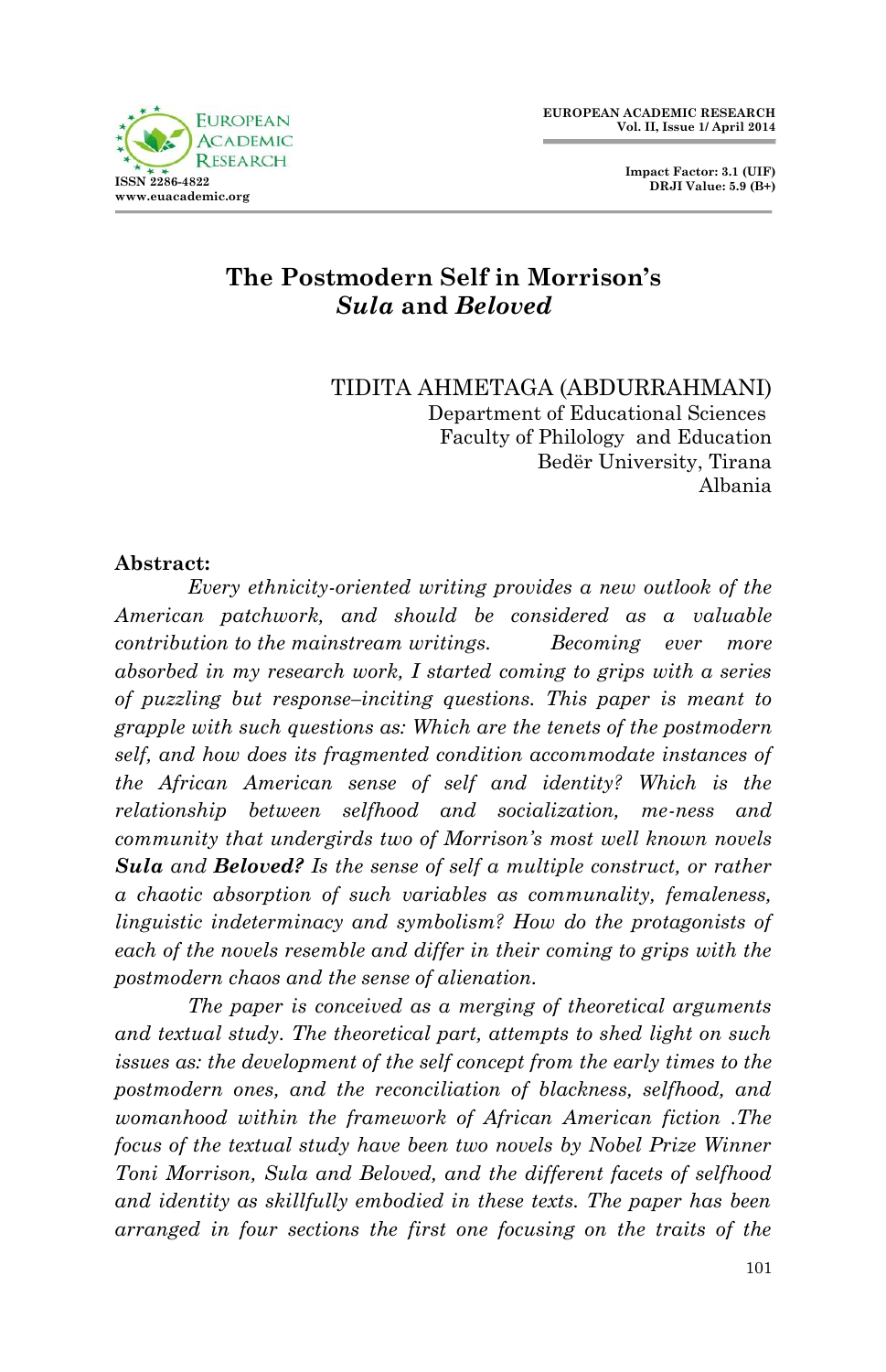*postmodern self, the second one on the application of these theoretical considerations in Toni Morrison's Sula, the third one on Beloved, and the last section meant as a comparison and contrast between the two. Dealing with this topic proved interesting and challenging at the same time, the deeper I delved in my study and research work, the less I seemed to know, but I hope it will modestly contribute to the broadening of the scope of the critical essays on Toni Morrison and her novels.*

**Key words**: postmodern self, blackness and selfhood, identity, fiction

# **1. THE POSTMODERN SELF**

## **1.1 The Postmodern Self and Identity**

The definition of postmodernism has become the basis of ardent debates for many years. To some scholars, postmodernism represents a new historical period that people are entering, while to others it stands as an extension of some of the basic concepts undergirding modernism itself. Postmodernist literature is marked by the presence of uncertainty, discontinuity and inconsistency; there is an empowerment of the audience, an information sickness and a fluctuation between binaries.

Referring to the tenets of postmodernism, Jameson argues that the "advent of post modernity marks a new depthlessness, a consequent weakening of historicity, and a schizophrenic subjectivity". (Jameson 1996,16) So, according to him, we should give up searching for history and a coherent identity, everything is multidimensional, split and chaotic. Technically speaking, postmodern texts are concerned with the breaking of the frame, the use of meta-language, and the presence of self-referentiality.

**EUROPEAN ACADEMIC RESEARCH - Vol. II, Issue 1 / April 2014** The conceptions of self and identity have evolved with the passing of the times. In traditional societies one's identity was fixed, solid and stable, and the sense of being was measured in terms of a greater power than itself. In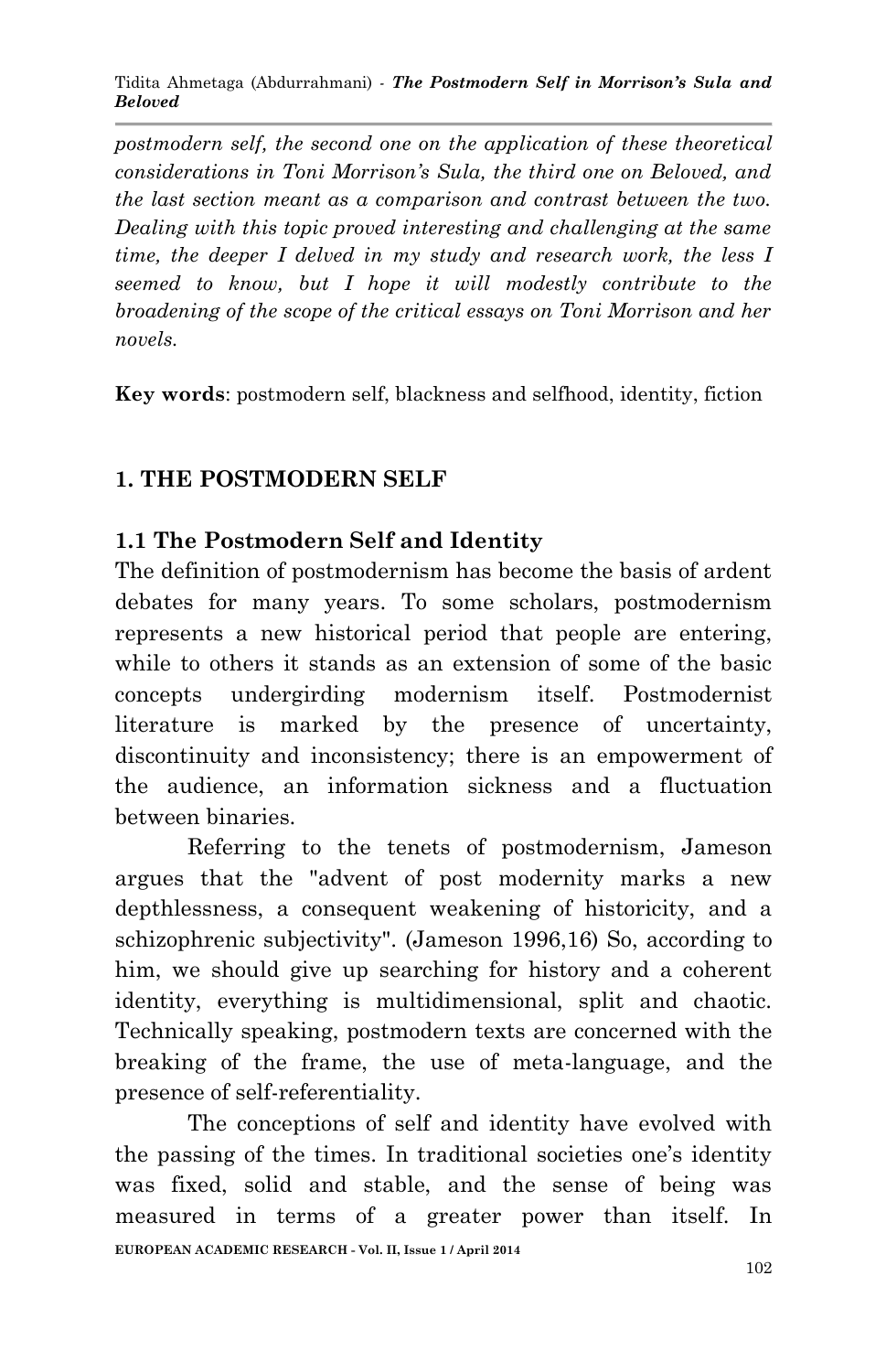Enlightenment, there was believed to exist a stable and knowable self, and language had to be rational and transparent so as to enable the reflection of this self. In Impressionism, the self was considered as fluid and unreachable and it could be defined in terms of its impersonality and impalpability.

The modernist concern was with a fragmentation of the self, largely because of the World Wars. Scholars such as Charles Taylor (1989) and Anthony Giddens (1991) treated the modern self as a reflexive entity. Each act of self-exploration was believed to enhance self-awareness, and activate the forces of internal change. In late modernity, psychologists like Sarbin and Kenneth proposed an understanding of self as a narrative identity, "the unity of a person's life being articulated in stories that express this experience" (Kenneth 1991, 36). According to them, being a modernist meant finding ones world and oneself in perpetual disintegration and renewal, ambiguity and contradiction.

For postmodernists, the subject is a fragmented being, with no essential core of identity, and in a continual state of dissolution. Expanding this argument, Jean Baudrillard (1999) states that in postmodern society, copies or what he calls simulacra, have taken the place of the originals, and the postmodern individual should be seen in terms of its multiplicity. Terry Eagleton, on the other hand, describes the postmodern self as a network of identification seeking attachments, a "dispersed, decentered network of libidinal attachments, emptied of ethical substance and psychical inferiority ".(Hudgins 2000, 70)

Basic to our understanding of the postmodern self is the setting up of a kind of familiarity with the concepts employed. It is still George Knight with his philosophy of the postmodern self who considers our identities as ersatz or pastiche, our whole entity conceived as made up of a collage or patchwork of ideas or views. According to Kenneth, "the notions of continuity, unity and authenticity that previously had defined the self,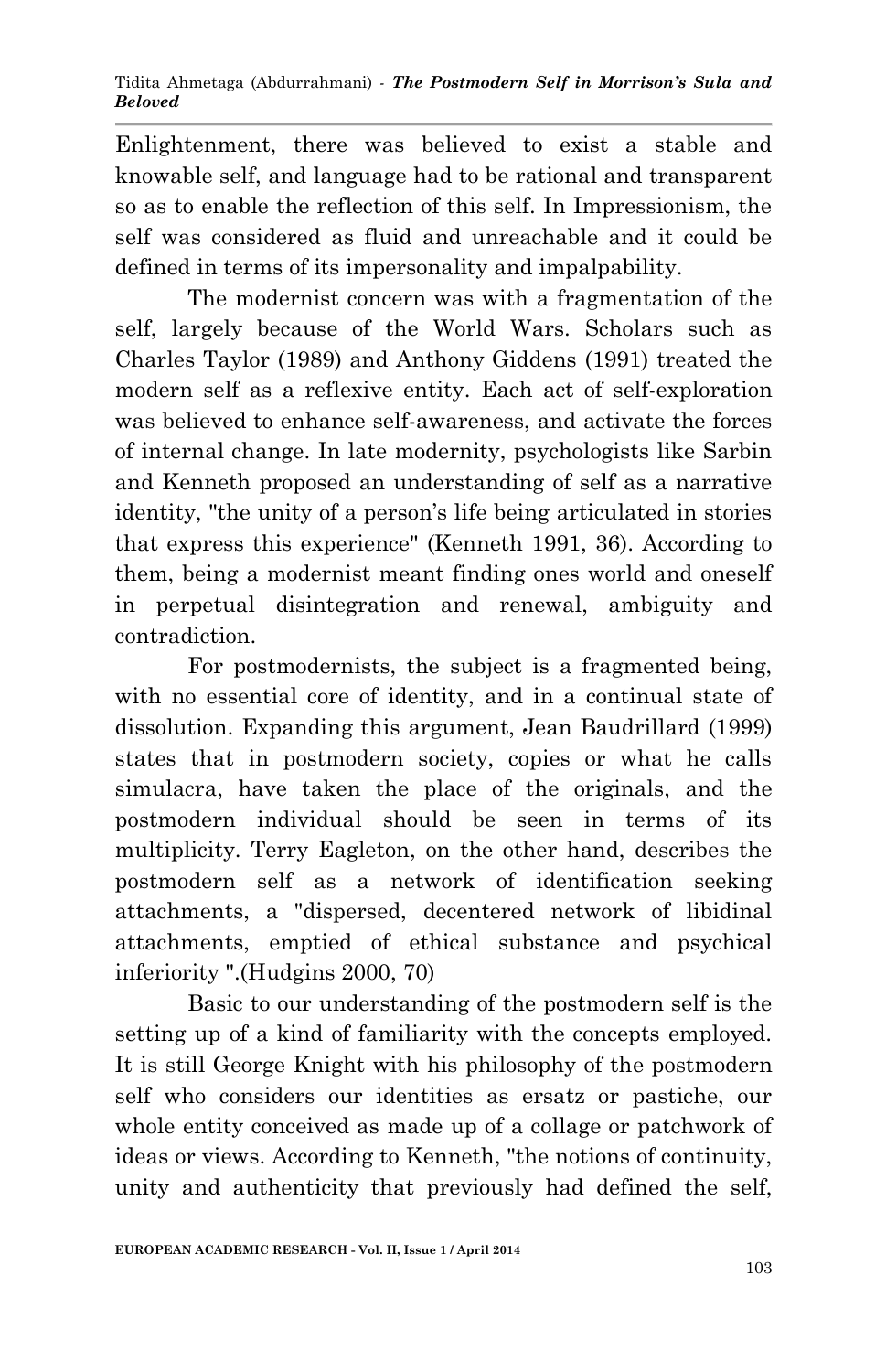have been replaced by contingency, fragmentation and artfulness" (Kenneth 1991, 181), so the self is a constructed category lacking an essential nature. Attempting to make matters simpler the writer Walter Truett Anderson gives four terms postmodernists use to speak of the self while addressing the issues of change and multiplicity. These terms include: multiphrenia,<sup>1</sup> protean self<sup>2</sup>, decentered self<sup>3</sup> and self in relation<sup>4</sup>.

Worth considering is even the way postmodernists deal with the quest for wholeness, and for an integrated self. They argue that human beings aren't by nature cohesive selves. According to Lǿvlie "the postmodernist does not go for identity, but for the manifold and equivocal"(Løvlie 1992, 120). While attempting to delve into the self, we become more aware of its multiplicity and indefinable character.

The differences between modernism and postmodernism, become quite clear looking at the tenants of each of them. Modernism, is fundamentally about creating order out of chaos. The demise of the postmodern self, on the other hand, is marked by skepticism and fragmentation. Many modernist works try to uphold the idea that works of art can provide the unity, coherence, and meaning which has been lost in most of modern life, while postmodernists avoid fake assumptions and celebrate the meaninglessness of the world. Mary Klages conveys this argument when she states: "The world is meaningless? Let's not pretend that art can make meaning then, let's just play with nonsense"(Klages 1998, 1)

1

<sup>&</sup>lt;sup>1</sup> The presence of many different voices in our culture, telling us who we are and what we are.

<sup>2</sup> The existence of a self capable of changing constantly to suit the present circumstances.

<sup>&</sup>lt;sup>3</sup> The absence of a sense of self. The self is constantly redefined, constantly undergoing change.

<sup>4</sup> Found in feminist studies, this concept means that we live our lives not as islands unto ourselves, but in relation to people and to certain cultural contexts.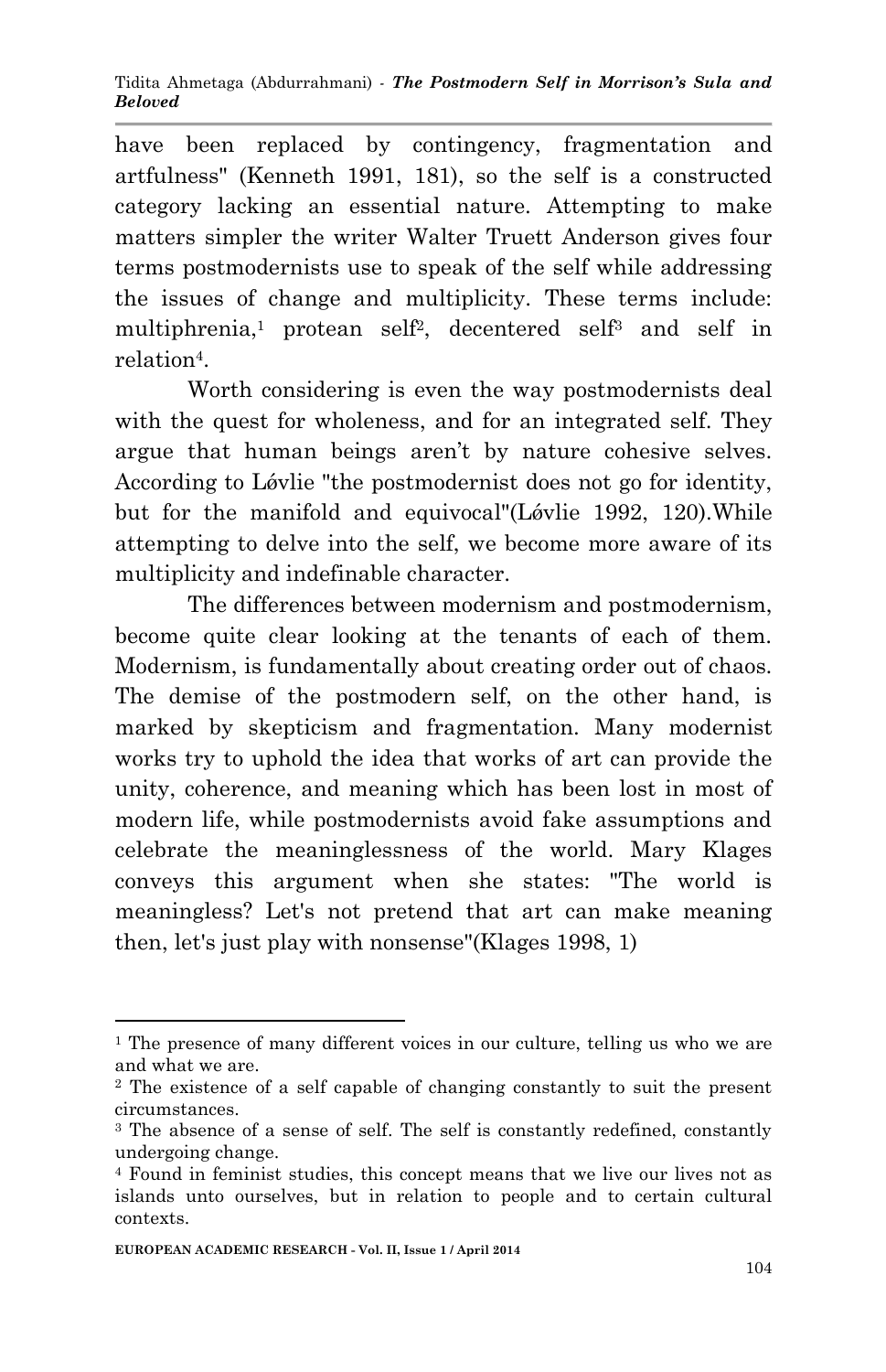Concluding we can state that, while most scholars debate over the consideration of postmodernism a historical period in its own right, or a mere extension of the tenets of modernism, they agree on the two basic concepts advocated by this movement: the weakening historicity, and the presence of a schizophrenic subjectivity. The conceptions of self and identity have evolved with the passing of the times, starting with the knowable stability and the solidity of the traditional societies, going on with the fluid and unreachable self of the Impressionism, and supposedly ending with the mourned, fragmented self of the modernists. The demise of the postmodern self is marked by denial of an essential core of identity, and acknowledgement of a continual state of dissolution.

In an attempt to create order out of chaos, the conceptions of self and identity have also gone through an interior evolution in the framework of postmodernism. The philosophy of the postmodern self, starts with George Knight's (1998) consideration of identities as pastiche, goes on with Kenneth's awareness of a state of contingency and fragmentation, and is finalized with Walter Truett Anderson's (1996) coining of the multiphrenic and protean self. At first sight similar in the views that they hold, modernism and postmodernism differ from one another in that the latter avoids fake assumptions, and celebrates the meaninglessness of the world.

# **1.2 The Multidimensionality of the Self**

Toni Morrison's treatment of the self develops along such dimensions as femininity exploration, communal influence, linguistic indeterminacy, black consciousness and multiplicity of personalities. In attempting to reconcile the sense of self with the feminine facets of it, Helene Cixous (1998), suggests that the male/female opposition itself should be resisted, so that the multiplicity inherent in all identities can be explored. In one of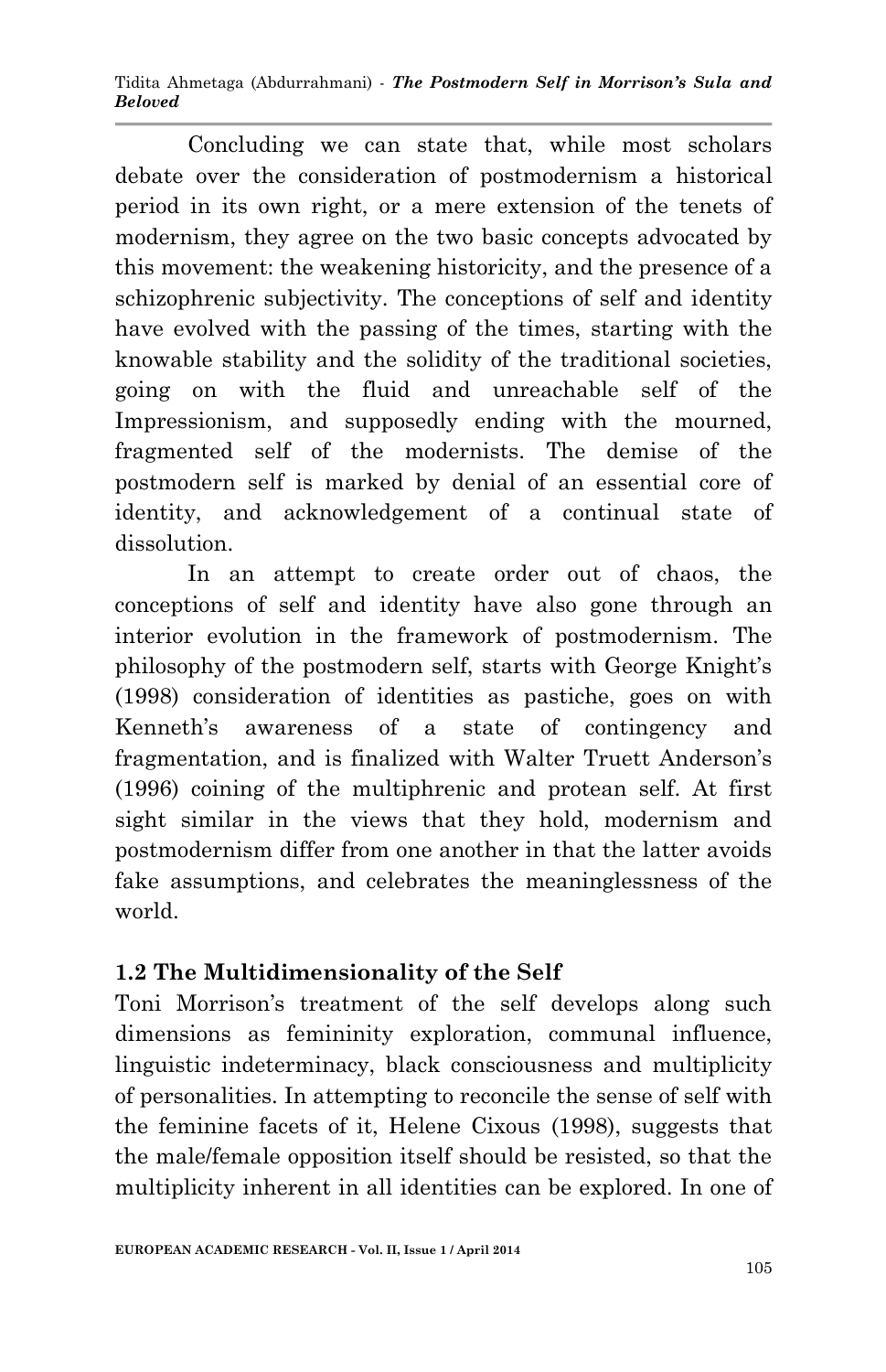her essays "Sorties, Out and Out", she expands her argument by stating that "in this sort of masculine culture, the identity is bound up with the subordination of the feminine, so that subject positions are mapped out in advance, which prevent the assertion of the female independence" (Geyh 1998, 58). Anis Pratt, on the other hand, sees women as precluded from authenticity of self, and examines the conflict between being an authentic adult and an acceptable female: "Biological femaleness is considered a negation, a constraint and, an encompassing identity" (Pratt 1985, 59). So the woman is all except herself.

In a postmodern society, collectivity is seen as the solution to alienation and fragmentation. A clear example of the communal self and its confrontation with the individual self, is given in Paul Auster´s *New York Trilogy* (1988). Quinn remains apparently invisible to others due to the entire loss of identity, and the resulting desertion of his self. He hopes to be able to recover this lost self through his attachment to the communal identity: "remarkable as it seems, no one ever noticed Quinn. It was as though he had melted into the walls of the city. From this destruction of the self however a new one may possibly arise. Only by becoming garbage can one hope to be recycled" (Bertl 1990, 71).

Another important dimension of the postmodern self is its awareness of the linguistic indeterminacy. There is one famous episode which reveals the way in which the meaning and truth of our social life seems to depend on the language game of the moment. A parishioner asked his priest if it was all right for him to smoke while he prayed. The priest answered no, that smoking would reduce the significance and the beauty of the prayer. Then the parishioner asked if it would be all right for him to pray while he smoked. The priest said that it would be since one should pray at all times. This episode reflects how we hopelessly expect to be defined by a linguistic world, which is indefinable in itself. Postmodernists argue that language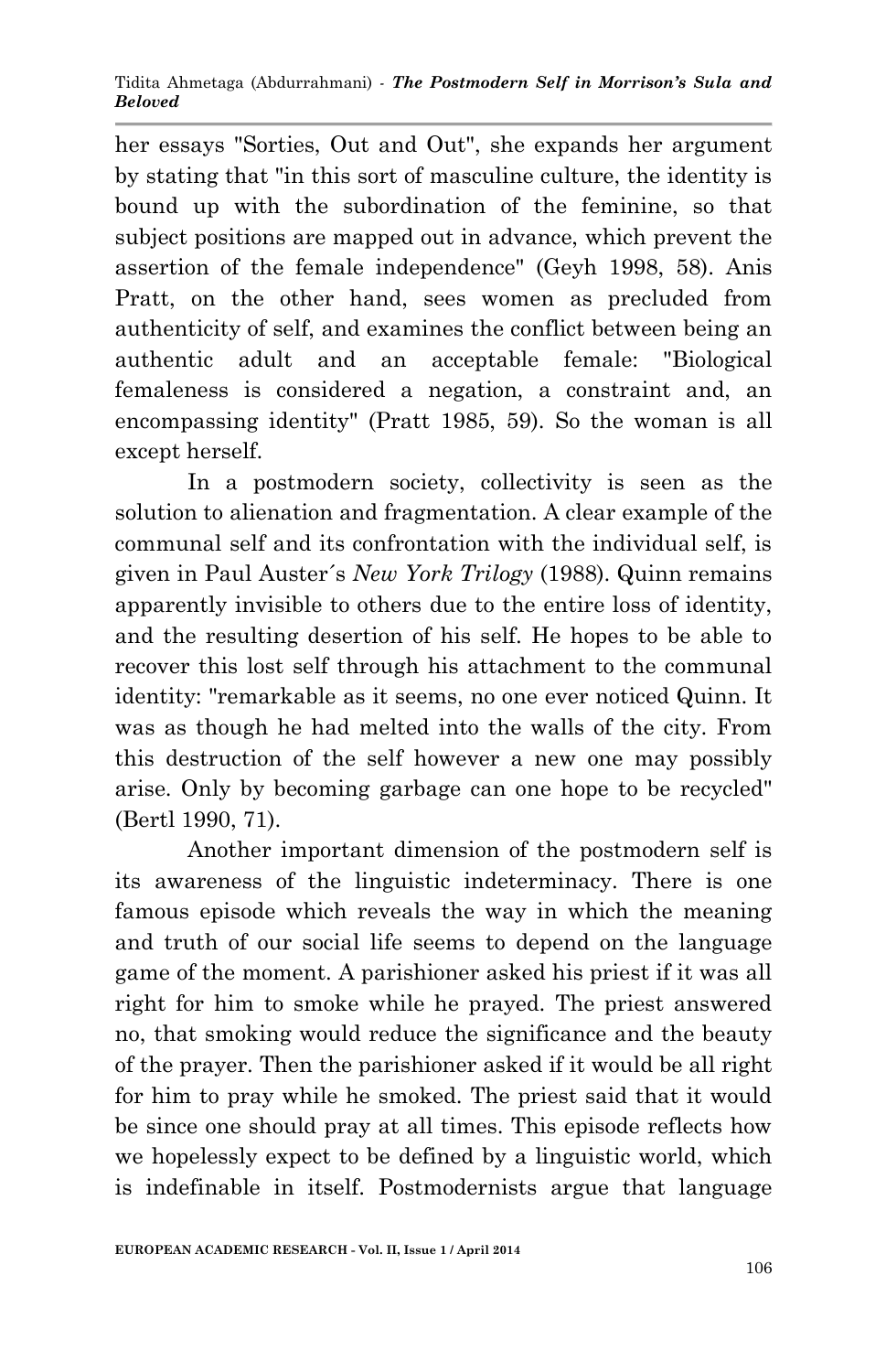cannot be adequately related to truth because of the disjunction between our words and the realities that they claim to reflect. Derrida´s "sous rapture" also affirms the multiplicity and the perpetual change of forms and meanings: "the truth is under erasure, and although crossed out, it does not disappear" (Derrida 1976, 45).

The history of the African Americans and the black consciousness is marked by constant identity crisis. Negroes first lost contact with their land of birth by being captured, and brought as slaves to the sugar islands of the Antilles, the cane fields of Brazil, and the plantations of British North America.The distance from Africa brought about ethnic fragmentation, and a loss of communal identity. A second Diaspora, and a second loss of the land, took place in the 19th and 20th centuries when thousands of African-Americans abandoned the southern states and went to the north, their aim being to escape the persecutions and lynchings. Bell Hooks (1990) argues that, postmodern theory offers a paradigm within which African Americans can constitute subjectivity: "Part of our struggle for radical black subjectivity is the quest to find ways to construct a self and identity that are oppositional and libratory" (Hooks cited in Fuston 2002, 10) So the African American self, is a self constantly in dialogue with culture, society and its "other".

The postmodern self has been accepted as a fragmented experience where everybody wishes to be nothing else but "himself". The only verifiable place where one exists as a dimension is inside oneself and one's own thoughts. Even Moncef in his consideration of the atopian self supports the same idea: "There is no world, no land, nothing .In the end it is all a figment. The only place you exist is in your head" (Moncef 2002, 156).

Self-fragmentation takes up many forms, the major ones being that of the yearning for wholeness, the indeterminacy of self, and the multiplicity of identities. Yearning for wholeness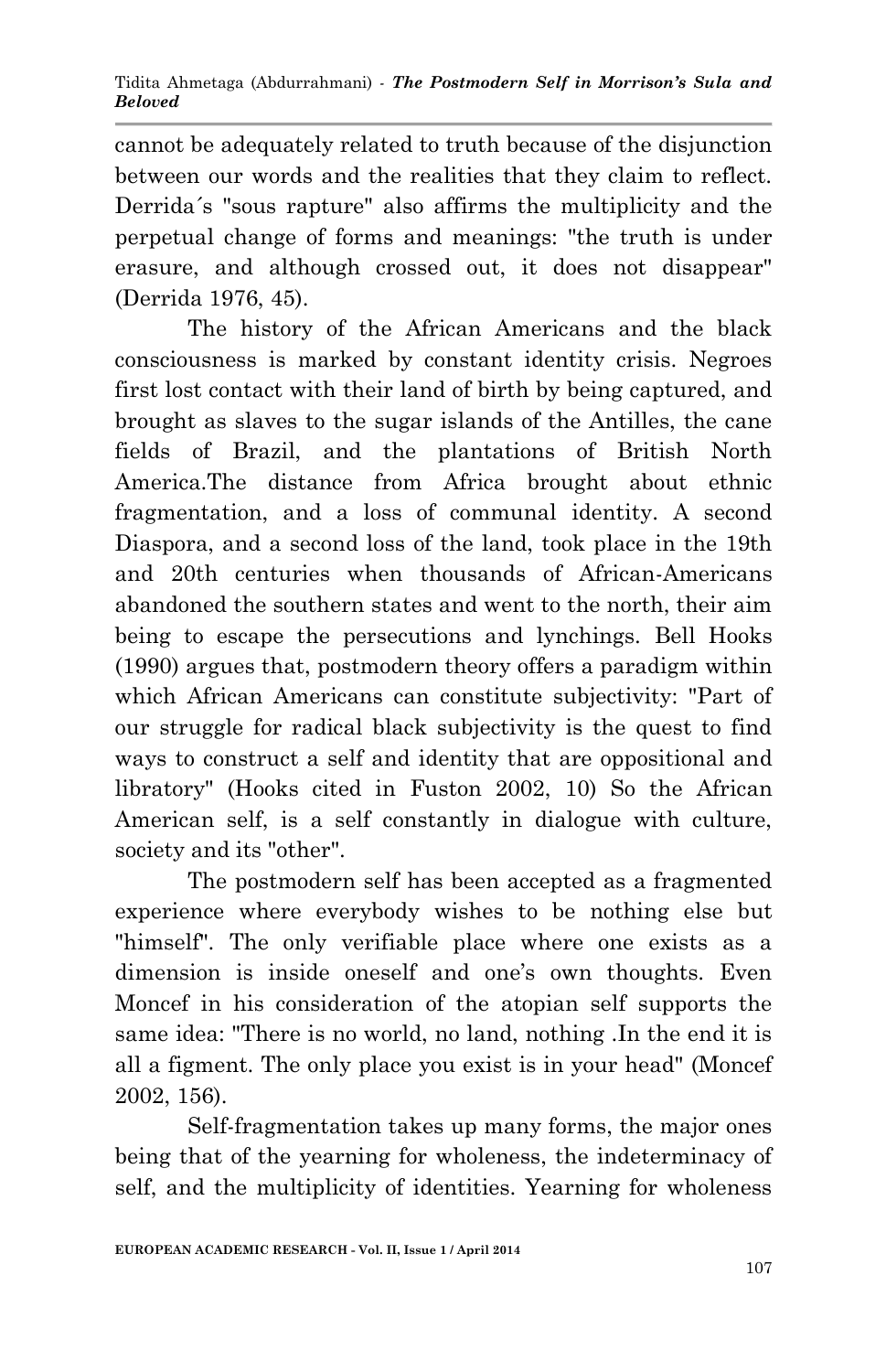has for a long time energized African American artistic endeavors. Bell Hooks (2002), for instance, calls the experience of recognizing the implications of being an African American woman, as a struggle for self-recovery.Finally the multiplicity of selves becomes so bizarre that Edgar Allan Poe's William Wilson interestingly kills his mirror double image in an attempt to establish a stable self. Morrison, in turn, also conceives the theory of the quest as a motivating and organizing device.

We can conclude the section by stating that the postmodern self is definitely multidimensional, it is negating this plurality, which kills its essence. Toni Morrison's self develops along the dimensions of femininity exploration, communal influence, linguistic indeterminacy and black consciousness. The communal influence conditions the lives of the characters to such a degree, that only through its presence can they gain subjectivity or, as Paul Auster (1988) puts it only by becoming garbage can one hope to be recycled. Morrison furthers Derrida´s (1976) consideration of truth in a state of erasure, by claiming that our social life is utterly dependent on the language game of the moment. The African American self in turn is considered as one developing constant identity crises and dialogic subjectivity struggles. As far as the only verifiable place where we can claim to exist is within our own thoughts, yearning for wholeness and accepting indeterminacy, turn into the organizing principles of the postmodern novels.

## **2. THE POSTMODERN SELF IN** *SULA*

Morrison began writing *Sula* in 1969, and the events span much of the 20<sup>th</sup> century, a time of great equal rights activism among African Americans and others. Morrison's novel explores the impact of the community on the individual's quest for self. *Sula* poses complex and contradictory ideas about identity and self-awareness in the face of violence, death, and change. Its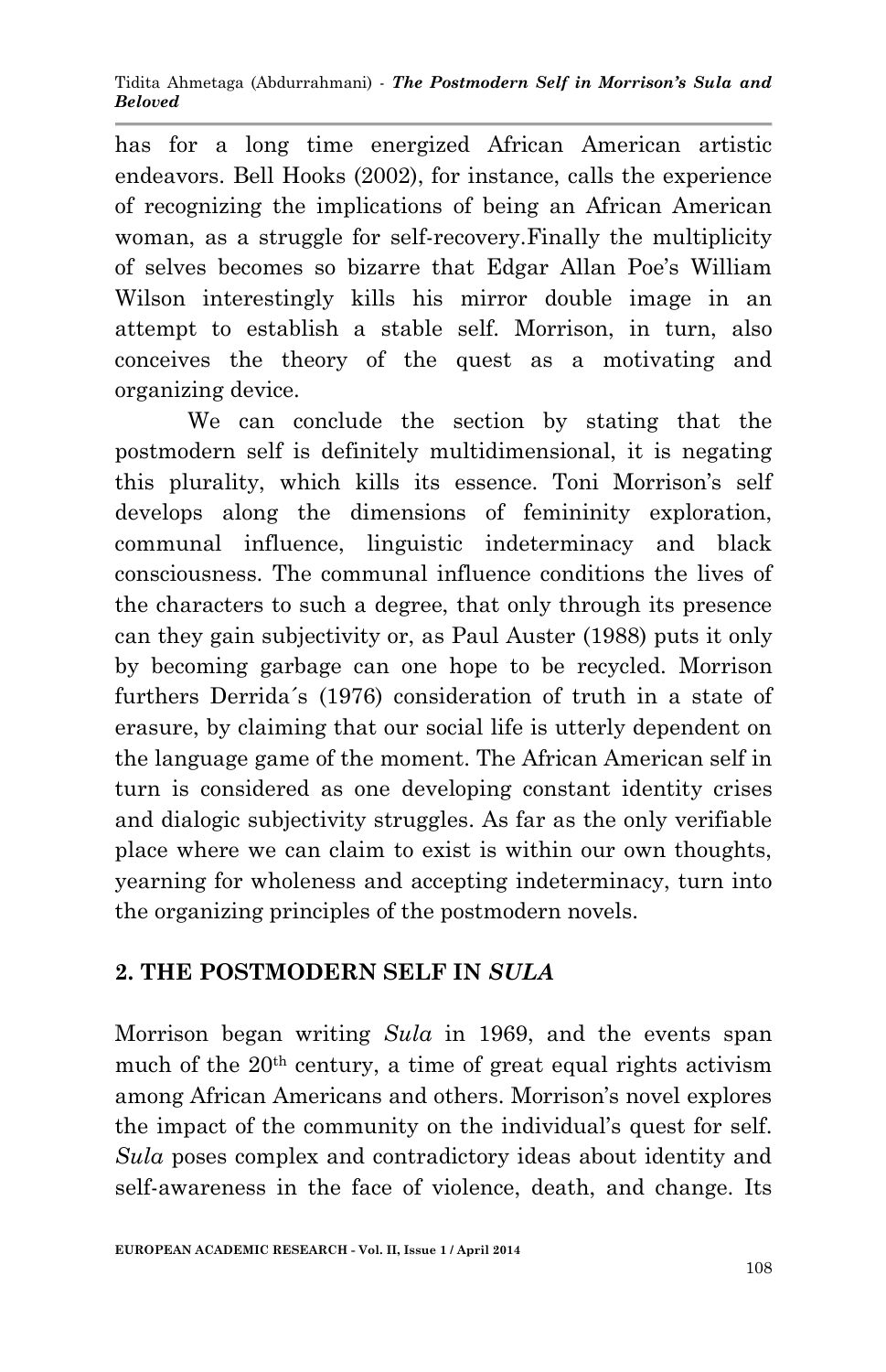structure is circular and the narrative evolves along the recollection of fragmented images, storylines, and character descriptions.

## **2.1 Postmodern Self and Identity in** *Sula*

In making clear the intertwining of the modern and postmodern features in Morrison's novels Duvall states that if in the first four novels the modern Morrison just explores her own racial identity, "a place where the alienated individual might discover [an African-American] authenticity", the postmodern Morrison of the following novels exhibits an increasingly "postmodernist understanding of the constructedness of all identity."(Duvall 2000, 9).Deborah E. McDowell (1997) on the other hand reads *Sula* as a pioneering piece of post-modern fiction that explores the binary oppositions of black/white, male/female, good/evil, positive/negative ruling traditional African American literature.

The self in *Sula* is a self in torment, a conglomerate of I and the Not I, a merging of self and other, of known and unknown. As we go through the novel, this self appears as alienated, contradictory, absent and questioning. To start with, both Sula and Nel feel alienated from the society and try to shun marginalization either through socializing with one another or through desperately seeking a niche in the society. The contradictory self comes out in Sula´s attempt for definition and her awareness that she does not need anybody else to get her know her. The warring co-existence of the physical and spiritual selves is conveyed through Eva losing her left leg in some spiritually unrecoverable journey and killing her children out of that very love.

As the novel proceeds, Sula, comes to recognize that there is something essential missing and lost, it is her self and her innocence. This awareness develops when Sula eavesdrops her mother talking about her like a creature loved but not liked and when she witnesses the drowning of Chicken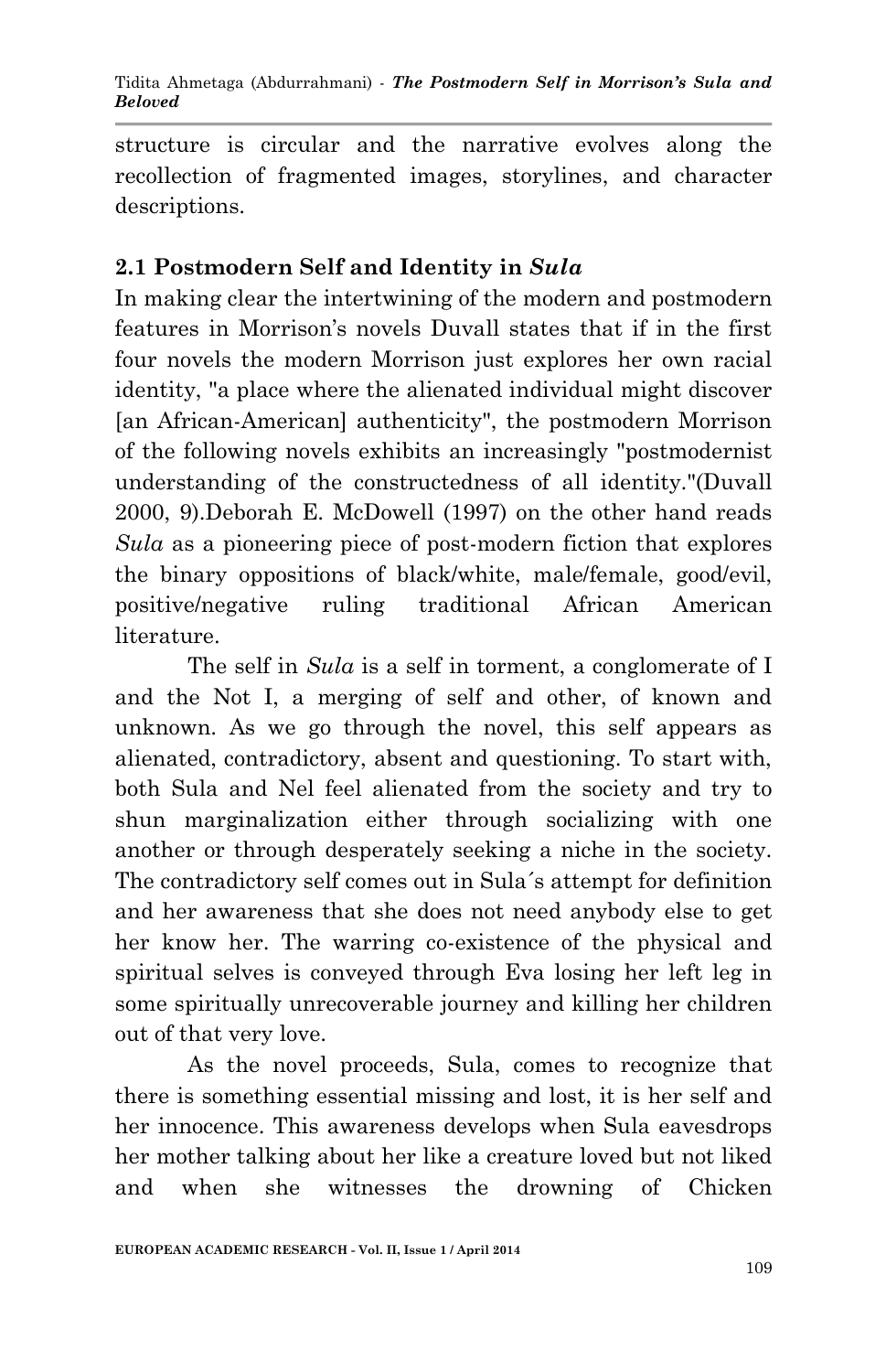Little.Morrison also seeks to describe an "absence that antedates presence"(Duvall 2000:134),a loneliness existing without relation to another. In response to Nel's implicit condemnation of Sula's self-reliant lifestyle ("Lonely, ain't it? "), Sula replies, "Yes. But my lonely is mine. Now your lonely is somebody else's… A secondhand lonely." (Morrison, *Sula* 143). Sula has slipped into a "secondhand lonely" for Ajax.

Without claiming that any sort of wholeness or authentic self has ever existed in African American reality critics wish to propose that *Sula*'s narrative technique of defragmentation may re-enact a yearning for an authentic self and existential wholeness. Even when Sula seems to be integral, the supposed sense of wholeness is a false alarm. After Nel leaves her old friend, Sula remembers their friendship in: "Pictures drifted through her head as lightly as dandelion spores" (Morrison, *Sula* 147).After that Sula falls into panic to collect the dust of the disintegrated body in handfuls.

Even Sula´s statement that together with Nel they used to be "two throats and one eye" (Morrison, *Sula* 55) conveys the idea of fragmentation and defragmentation. They both viewed the things in the same way but they expressed their own ideas differently. The focalizing event in each chapter of *Sula* is a literal or a figurative quest for wholeness. While Sula is literally dying in 1940, the four main natural elements draw closer: fire-fever, water-river-sweat, air-wind, earth-vegetation.

So we can conclude by saying that written in 1969, *Sula*  poses complex and contradictory ideas about identity and the impact of the community on the individual's quest for self. Victim and victimizer, neither definer, nor defined, complex and egoless, Sula chooses inwardness and flights as markers of her freedom. The characterization of Nel, on the other hand is marked by incidents of self-fragmentation and self-repression, as well as by a corresponding self-defragmentation. The synchronicity of actions, the need to define and be defined and the relational sameness and difference bring about the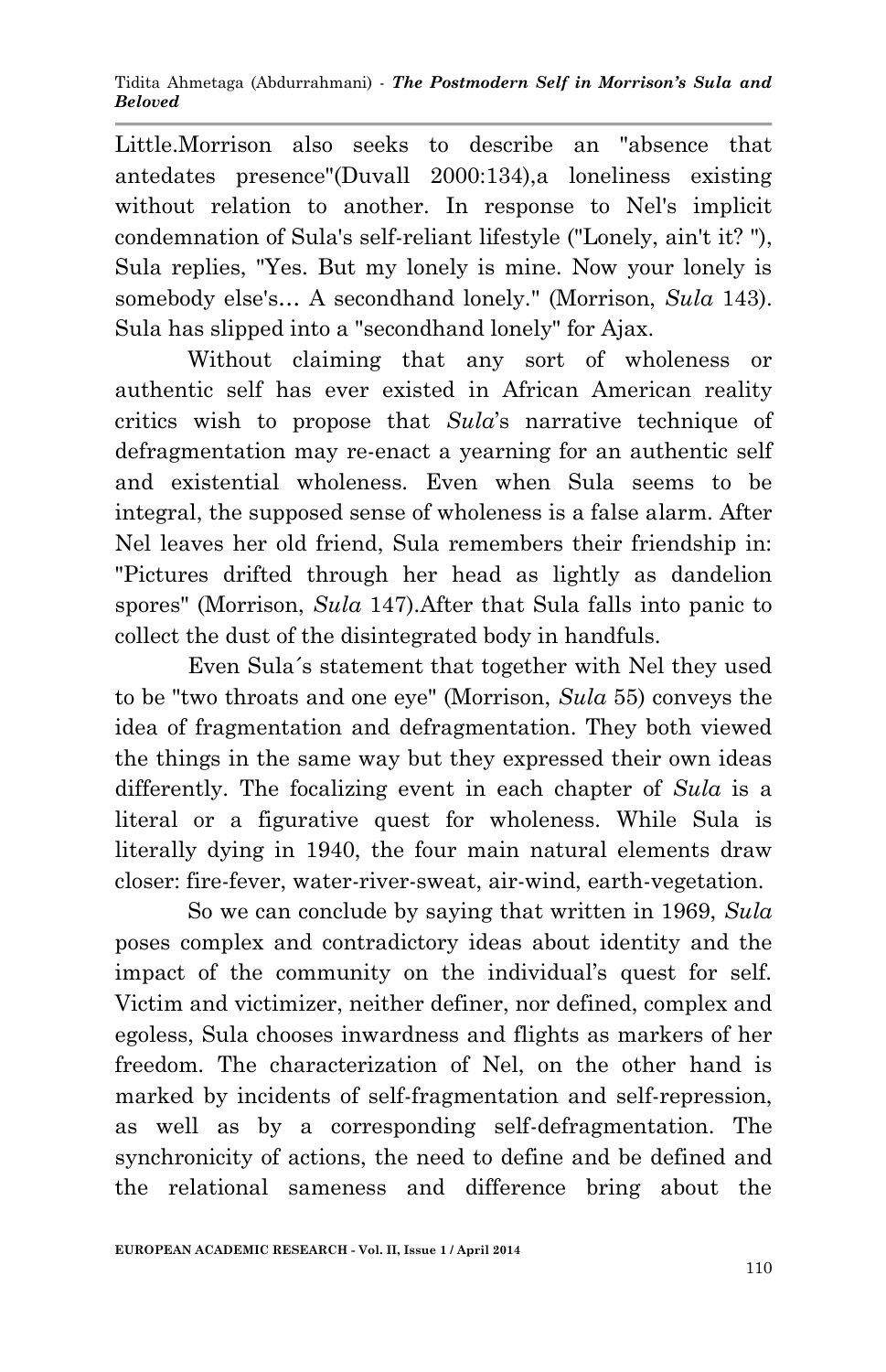consideration of Sula´s and Nel´s selves as complementary, two sides of a woman, which everyone of us must try to reconcile. The digging and furrowing of holes in the ground, the definition of the relation- ship as to throats and one eye, emphasize the perceptual sameness and the discursive difference inherent within the multiplicity of every postmodern self.

## **2.2 Self and Characterization**

**Sula** is heavy brown with large quiet eyes and a birthmark that spreads from the middle of the lid to the eyebrow. She will develop as a "type of woman who chooses inwardness and flights as markers of freedom and who dies out of her undeveloped conscience" (Koolish 2001, 140) and out of refusal to become part of what Morrison calls responsible umbrella women. Sula experiences two things that create her radical self. First, she overhears her mother say that "she loves Sula but does not like her" (Morrison, *Sula* 57). She becomes inadvertently involved in an incident resulting in the drowning of their friend Chicken Little: "Hers was an experimental life and self. The first experience taught her there was no other that you could count on; the second that there was no self to count on either. She had no center, no speck around which to grow"(Morrison, *Sula* 118-19).

As the novel unfolds Sula consciously resists definition and she is fighting against being labeled a mother, a wife or even a friend: "I don't want to make somebody else. I want to make myself"(Morrison, *Sula* 92). It is difficult to project a closure to Sula´s identity. Even the narrative closing of Chicken Little's life, initially described as "the closed place in the water" (Morrison, *Sula* 101), quickly transforms into "something newly missing" (Morrison, *Sula* 61). Deborah Mc. Dowell argues that Sula should be regarded as egoless and the "darkening and spreading of the birthmark is the symbol of the tyranny of Sula's eye/I" (Jones 1993, 615). Faced with loss, the distancing of Ajax, and the betrayal of Jude, Sula becomes like the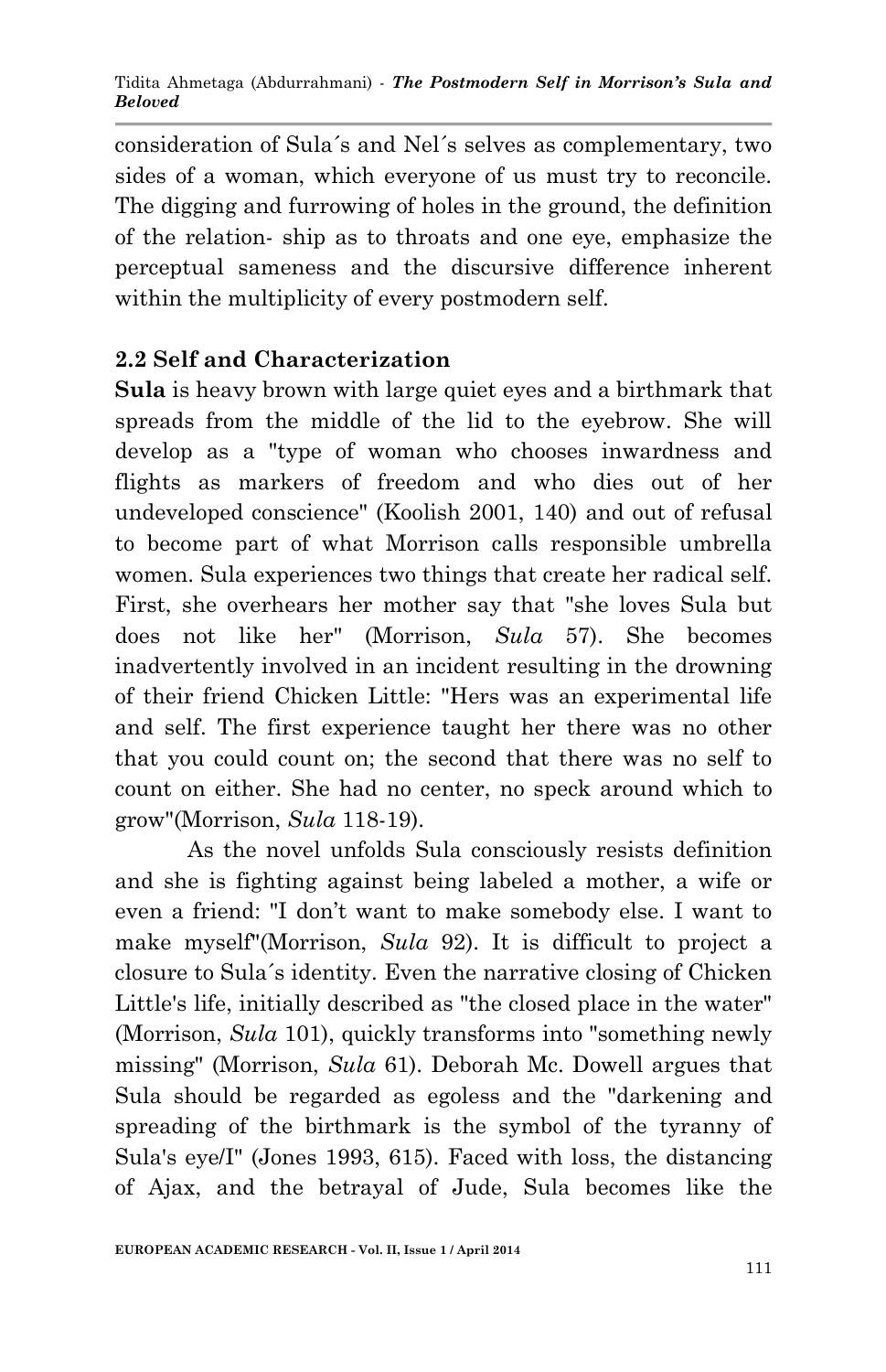headless solider that Shadrack sees his first day in the war, like her paper dolls. "I did not hold my head stiff enough when I met him(Ajax) and so I lost it just like the dolls"(Morrison, *Sula*:136).Along the novel Sula is placed both in the role of a victim and a victimizer**.** The victimizer Sula comes out more markedly in the episode in which while meeting four boys who have been harassing black schoolchildren, Sula pulls a knife, and assumes the role of an active victim slashing off the tip of her finger.

**NEL**. Nel is the granddaughter of a whore, and the daughter of a strictly religiously reared respectable woman. Her lighter skin is likened to wet sandpaper, dark enough to escape the blows of pitch-black true bloods and the contempts of black women. Nel´s characterization is marked by constant incidents of self-fragmentation, self-repression and ultimately selfdefragmentation. Nel clearly states her sense of enforced alienation when she whispers: "I'm me. I'm not their daughter. I'm not Nel. I'm me. Me."(Morrison, *Sula*: 28)Her sense of "meness", the qualities she vowed to hold onto forever, begin to erode when she marries Jude. This personality erosion degrades into an utter dissolution of the self. For Nel her repressed self develops like the oldest cry she is not able to exhale and it becomes "just a flake of something dry and nasty in her throat" (Morrison, *Sula*:108).As the novel progresses the pattern of shifting mud, stirring leaves signify Nel's turning outside of her inside, her utter fragmentation:

> Mud shifted, the leaves stirred, the smell of overripe green things enveloped her and announced the beginnings of her very own howl. However, it did not come… Finally there was nothing, just a flake of something dry and nasty in her throat. (Morrison, Sula 108)

Nel´s experiences prompt her to look outside of herself, outside her mother's system of self-denial. She decides to undertake her own defragmentation. She achieves this by recollecting her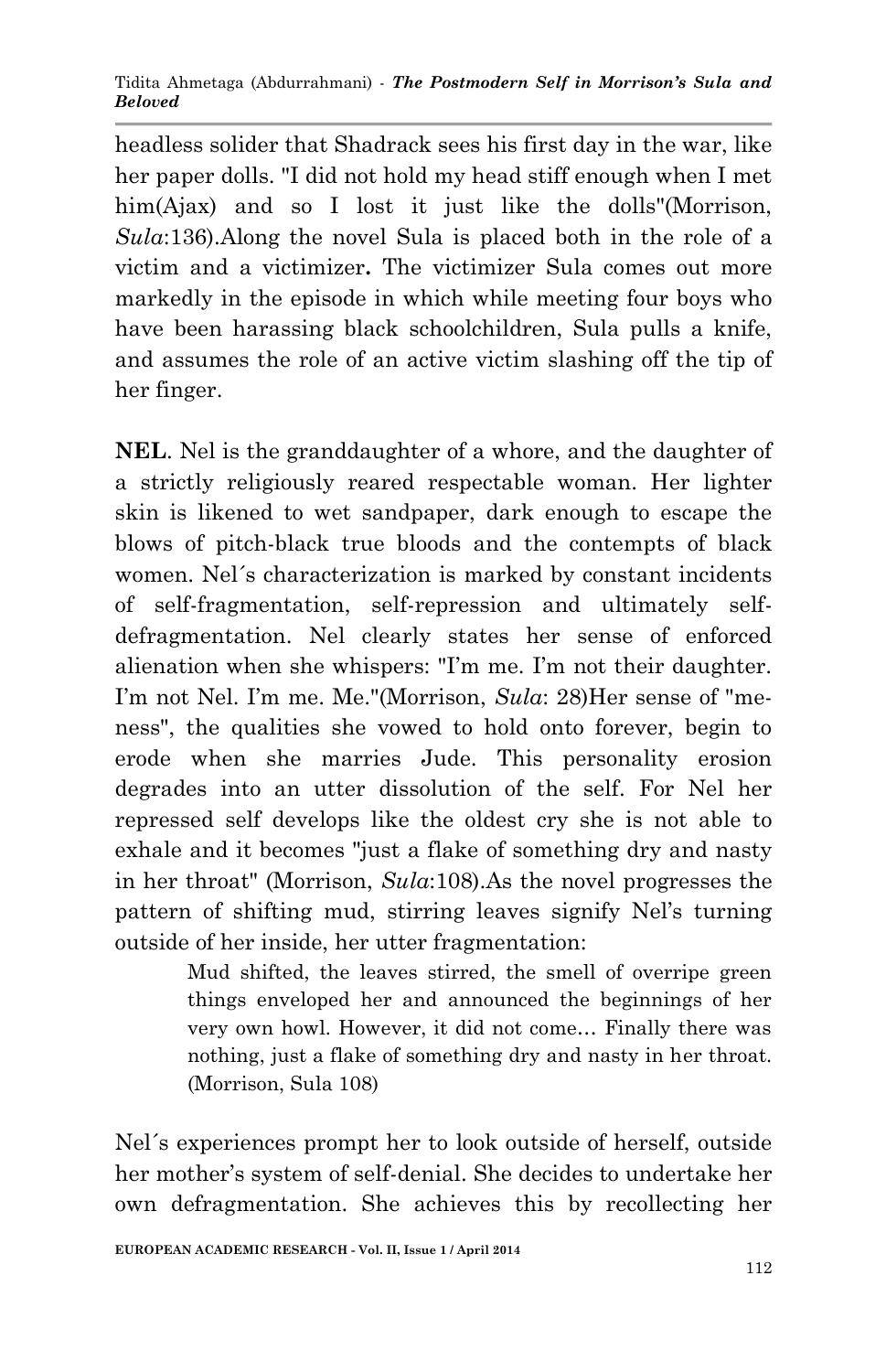memories, the temporal fragments of her experience: "She fast rearranges the spatial–temporal bits and pieces at hand and consciously initiates a new story about herself."<sup>5</sup>

## **2.2.1 Complementary selves**

An important aspect of the dimension of self and characterization in Sula, is the consideration of Sula´s and Nel´s selves as complementary ones. According to Morrison Sula and Nel make up one whole person: Sula is ship, the "New World Black Woman," and Nel safe harbor, the "Traditional Black Woman". (Jones 1993, 24) The two are often considered by the critics as two different sides of a woman which every one of us must try to reconcile: Sula is Nel´s image of freely imagined selfhood, while Nel is Sula´s image of fitting to the collective consciousness.

The selves of Nel and Sula are said to merge due to the synchronicity of actions, the adolescent attraction, and the need to define and be defined .Most memorable of the synchronicity of actions between Sula and Nel is the prelude to Chicken Little's death, where the two girls "in concert, without ever meeting each other's eyes dig two holes in the ground, furrowing deeper and deeper" until the two holes were one and the same." (Morrison, *Sula* 58).The digging and burying ritual foreshadows a relationship for a lifetime, a unification of selves, dreams and aspirations. Paul Gray of the Times magazine posits that the attraction between Sula and Nel centers upon the unification of the divided self. "The groping of two girls for one another in dreams echoes the attempt of the unconscious self to embrace its conscious part."(Gray cited in Gyetvai 2006, 2)

> They ran in the sunlight, creating their own breeze, which pressed their dresses into their damp skin. Reaching a kind of square of four leaf-locked trees which promised cooling, they flung themselves into the four-cornered shade to taste their lip

**.** 

**EUROPEAN ACADEMIC RESEARCH - Vol. II, Issue 1 / April 2014**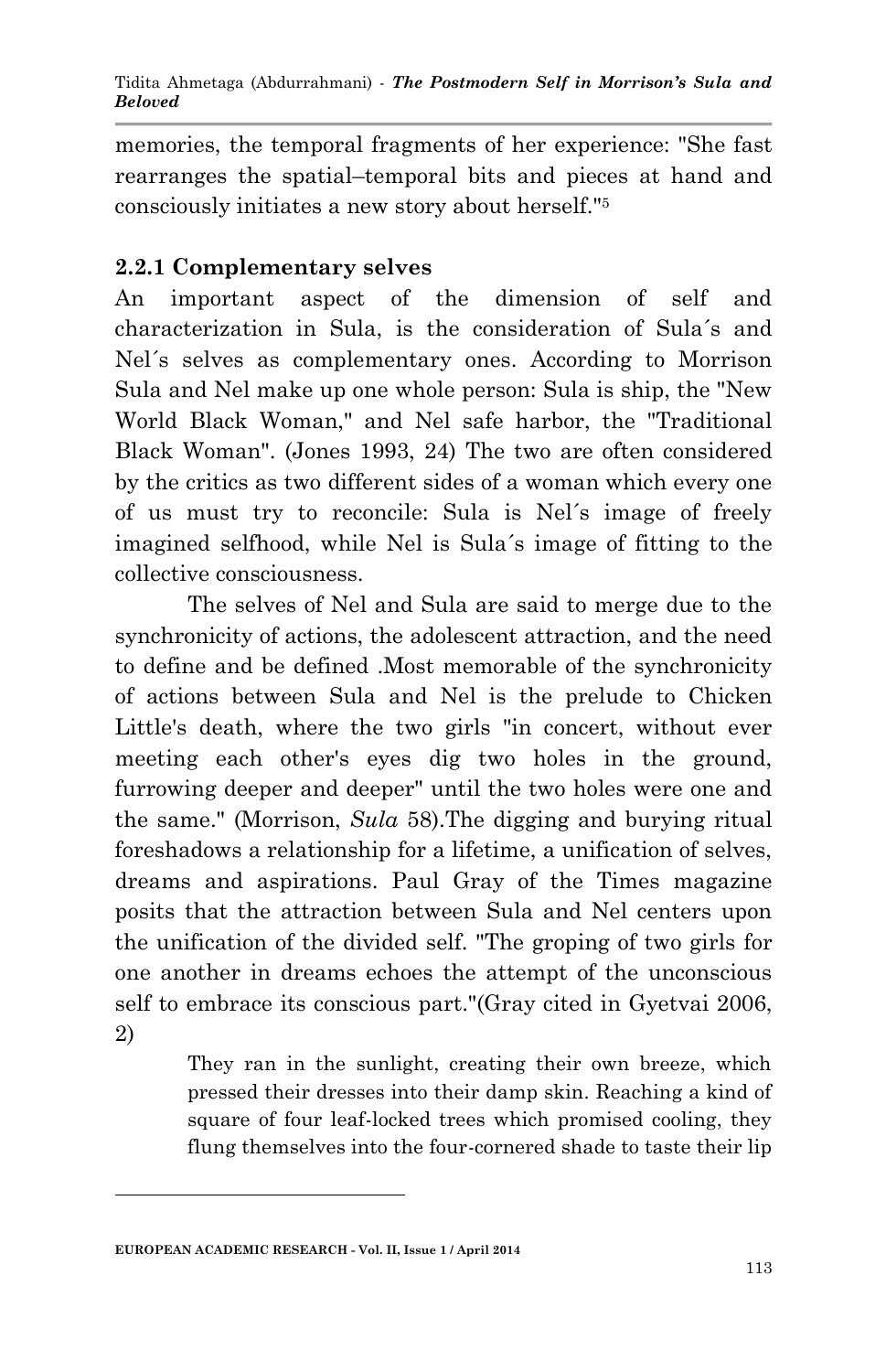sweat and contemplate the wildness that had come upon them suddenly.(Morrison, *Sula* 57)

As the novel progresses, the relationship between Nel and Sula is described as one of two throats and one eye, emphasis falling both on perceptual sameness and discursive difference. The fullest reflection of the merging selves is the episode when Nel first senses the shifting mud in her guts after she has lost both Jude and Sula. The intermingling of the water and earth imagery emphasizes the unification of warring sides of a self into a coherent whole: "Leaves stirred; mud shifted; there was the smell of overripe green things. A soft ball of fur broke and scattered like dandelion spores in the breeze."(Morrison, *Sula* 174).

The connected nature of Sula and Nel's shared selfcreation is conveyed through their laughter duet: "Her rapid soprano and Sula's dark sleepy chuckle made a duet that frightened the cat and made the children run in from the back yard". (Morrison, *Sula* 97).The different nature of Sula´s and Nel´s shared self-creation is conveyed through Sula´s refusal to be defined and Nel´s looking up to Sula to discover her sense of me-ness. The same relationship evolves into one of blurring of the selves: "they worked until the two holes were one and the same. "(Morrison, *Sula* 58)

What makes Sula not authentically postmodernist is the accompaniment of every instance of alienation with an act of self defragmentation. If during the burial of Chicken Little Sula and Nel distanced from one another, in the closing lines of the chapter, they join to one another in a juvenile complicity: "they held hands and knew that only the coffin would lie in the earth, the bubbly laughter and the press of fingers in the palm would stay aboveground forever" (Morrison, *Sula* 66).

The common denominator of Morrison's latest novels according to Duvall is a sense of understanding of the constructedness of all identity. The postmodern self of Toni Morrison's *Sula* appears as alienated, contradictory, absent and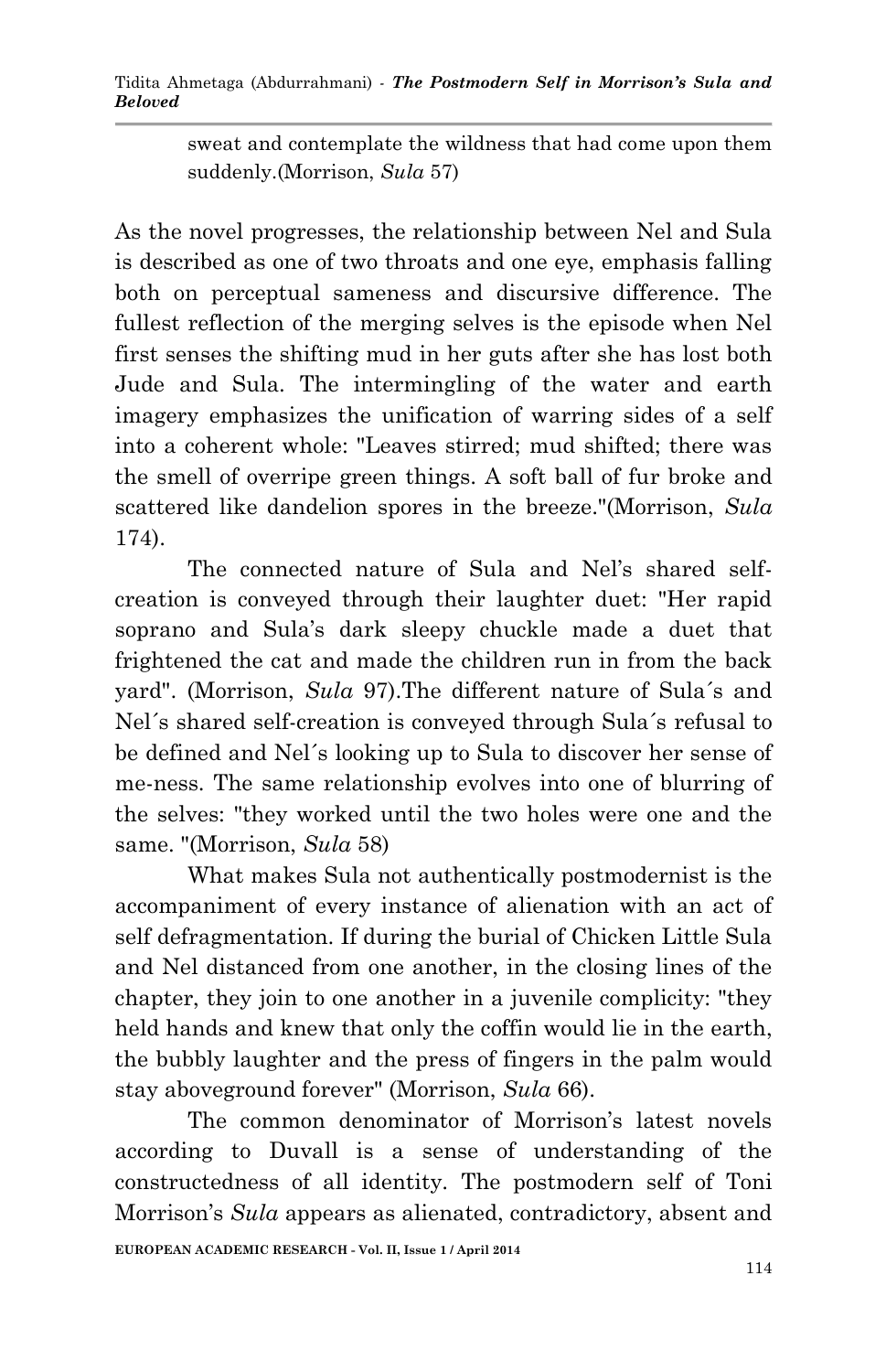questing at the same time. It is this multiple self, which seeks to shun marginalization through the socializing attempts of Nel, and acknowledges a warring coexistence of physicality and spirituality through the unfolding of Eva's life. Although Sula claims to possess a kind of lonely, which is only hers, she cannot consider herself devoid of a yearning for an authentic self and an existential wholeness, the latter becoming clear through the episode of the dandelion spores.

## **2.3 Multidimensional Identity in** *Sula*

The postmodern self in *Sula* develops along such dimensions as femaleness, communal influence, linguistic indeterminacy and symbolism. Toni Morrison's fondness in the female dimension comes into sharp focus since the delivery of her Nobel Prize Lecture:

> Tell us what it is to be a woman so that we may know what it is to be a man. What moves at the margin? What it is to have no home in this place? To be set adrift from the one you knew. What it is to live at the edge of towns that cannot bear your company? (Morrison, "Nobel Prize Lecture":1)

It is this being female persecution, which haunts Sula all along the novel and makes her be viewed as evil. This makes Nel state "You can't do it all. You a woman and a colored woman at that…. You can't be walking around all independent-like, doing whatever you like, taking what you want, leaving what you don't" (Morrison, Sula:36). The four dimensions of self and womanhood that Morrison explores in her novel are: sexuality exploration, adolescent curiosity, female friendship and the quest for wholeness.Sexuality is for Sula the way to experience and to mourn the loss of her self".It is not the attempt to meet with an "other," but with herself. "She wept then...[in] the postcoital privateness in which she met herself, welcomed herself, and joined herself in matchless harmony" .(Morrison, *Sula* 123). Although man love seems to be the axis around which Sula´s family develops, there are episodes in which Sula´s sexuality is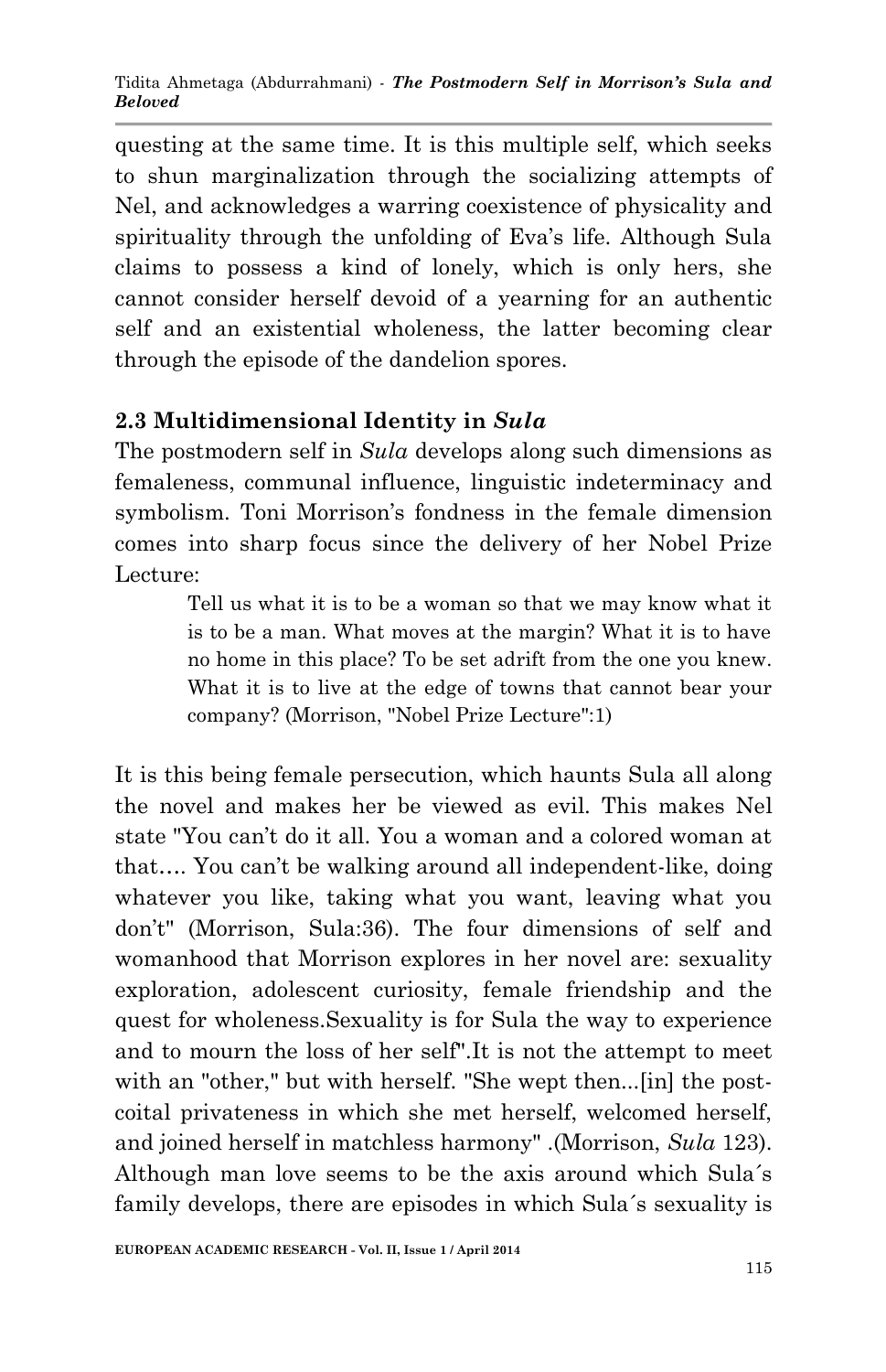not threatened by male aggressiveness, as the one in which she cuts the tip of her finger (the symbolic phallus)warning of her disregard for their sexuality.

The theme of adolescent sexual curiosity is conveyed through Sula and Nel awakening to an amazing range of senses and feelings including the voluptuous pleasure of their own young bodies and the discovery of men. In Chapter 1935, the two girls metaphorically explore their inner kindling of early adolescent sexuality by stripping wigs of their bark, peeling out the exposed pulpy center and then rhythmically digging into the earth with them to create wide deep holes, which they fill with collected debris and then cover with dirt. The burying of the small defiling twigs is an assertion of their feminine control over the masculine imagery of their world. Morrison also explores the importance of female friendship in the formation of individual identity. Nel and Sula's is a shared development of eroticism, the kind of adolescent bond that some theorists of lesbian literary criticism have reclaimed as lesbian.

Considering that Sula´s quest is basically one of achieving wholeness and independence, things do not run so smoothly, and this makes the text more attractive to the reader. If Sula´s first lovemaking scene exposes her to a "postcoital privateness in which she met herself" (Morrison, *Sula* 123),she also acknowledges the heavy burden that solitude poses on her shoulders, like an eye of sorrow in a hurricane of joy. Sula attempts to achieve the much sought wholeness through her relationship with Ajax, the much-courted guy.With Ajax's he feels the desire of possession, but he abandons Sula the very moment he starts to recognize motherly and wifely attitudes in her.

The communal identity occupies an important place in Toni Morrison's *Sula.*Morrison denounces the consequences of capitalism on the black community of Bottom, Ohio, between WWI and 1965,a time of civil rights movement. Along with the reality of Medallion and the Bottom, Morrison unfolds the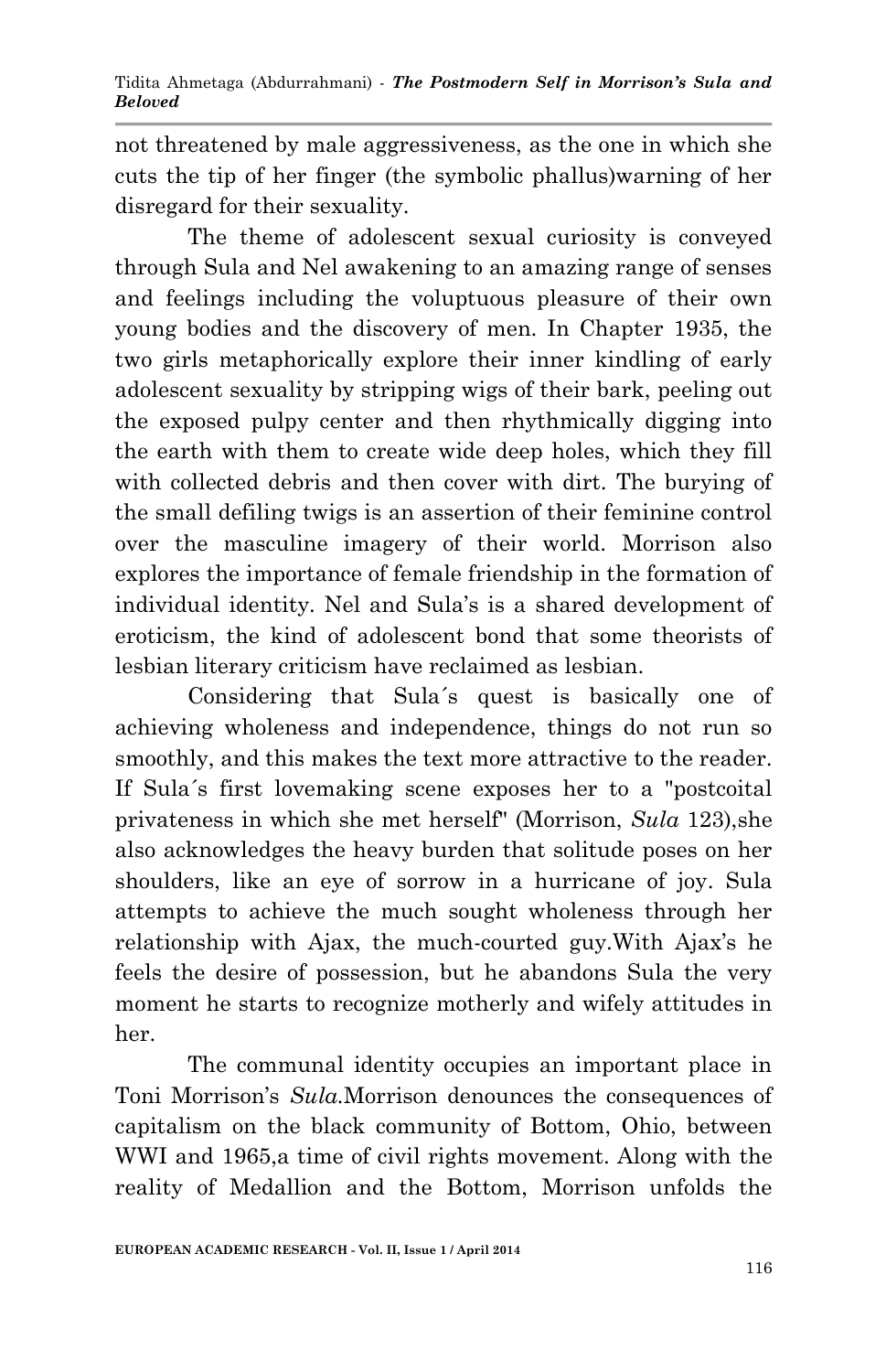inverted values of the two worlds, the whites wanting peace and quiet away from the city, and the blacks becoming infected with a desire for profits. Typical of this novel is the reflection of the discriminatory attitude of the blacks toward the unconventional members of their own community. So Bottom is a community where chaos is structured through hatred, scapegoating and discrimination.

Sula´s independent lifestyle is consumptive and she wavers in between social and individual identity: "What's burning in me is mine "she argues at the same time that she threatens to "split this town in two and everything in it before. I'll let you (her grandmother) put it out" (Morrison, *Sula* 93). Medallion is a community only when it has Sula for a center, when her evil draws its members together in fear. This mythicizing becomes clear through the episode of Sula´s return to Medallion and the accompanying plague of robins: "The little yam-breasted shuddering birds were everywhere, exciting very small children away from their usual welcome into a vicious stoning…" (Morrison, *Sula* 89).

In her quest for a comfortable niche in the community, Nel is mainly struck down for her self-diminishing wish for respectability and survival. The distinction between the two women is most clearly drawn when Sula speaks to Nel on her deathbed.

> You think I don't know what your life is like....I know what every colored woman in this country is doing… Dying. Just like me .But the difference is they dying like a stump. Me I'm going down like one of those redwoods. I sure did live in this world (Morrison, *Sula* 143)

The interrelation between the postmodern self and the linguistic indeterminacy also infuses Morrison's novel. Variability of meaning, whether articulated or silent, derives from a relativity of perspective. Shortly after Nel's departure, Sula contemplates her own lack of permanence and her correlative lack of meaning: "If I live a hundred years my urine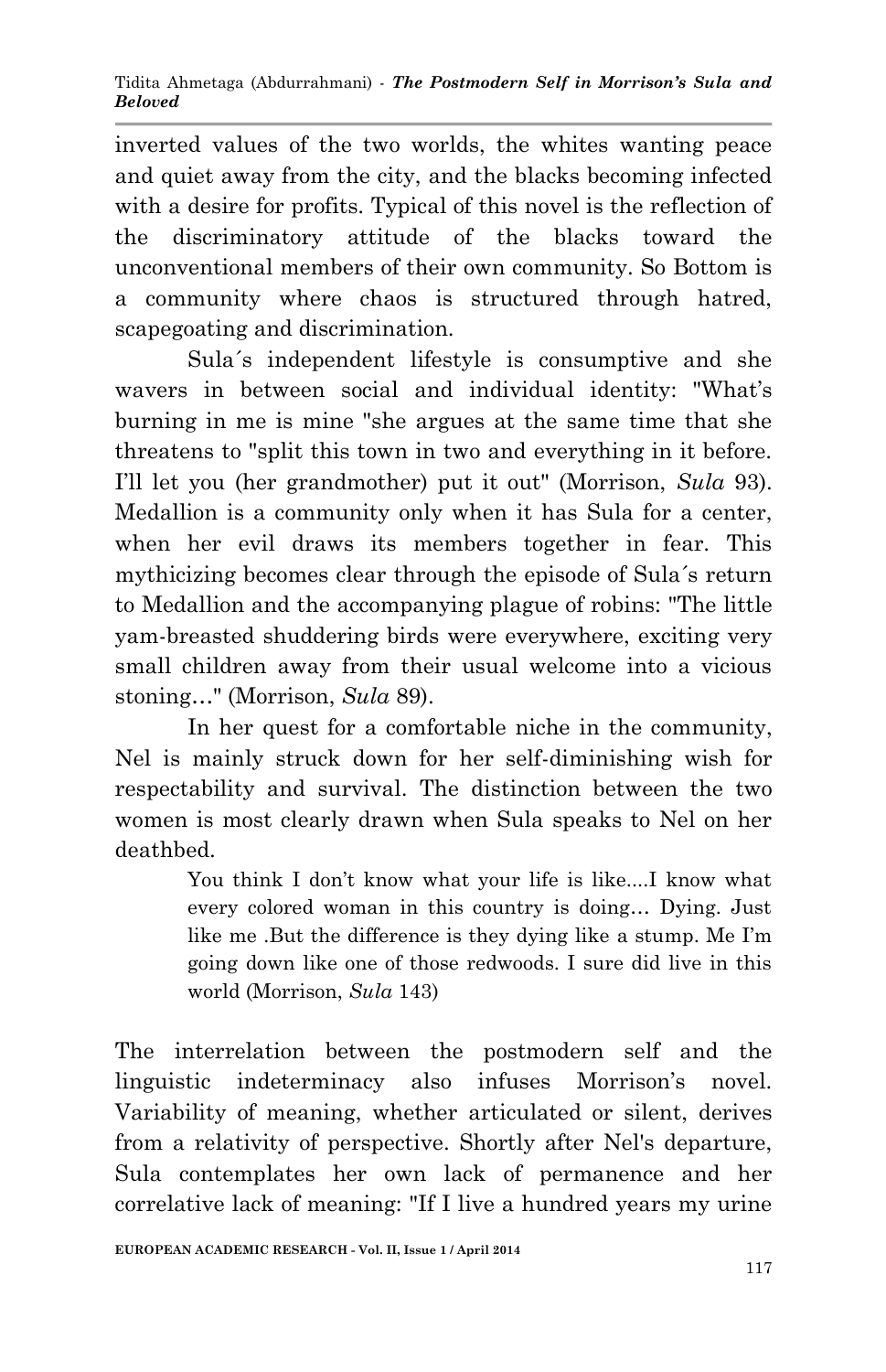will flow the same way, my armpits and breath will smell the same…I didn't mean anything. I never meant anything. (Morrison, *Sula* 147) Similar to this episode is the one in which Sula eventually stumbles across physical evidence, which ironically negates Ajax's identity as Sula knows it and she starts questioning her knowledge of him in general.

The quest for self and wholeness is conveyed in the novel even through the symbolism of three signs, namely the birthmark, the epigraph and the dedication. Sula´s birthmark is considered by many critics at the same time a sign of alienation, latent beauty and wholeness. According to Fitzgerald, the birthmark symbolizes Sula´s absolute refusal to see life from more than one window, from any perspective other than her own. According to another critic Rosetta James, the birthmark is perceived differently by different characters who make it a reflection of their own suppressed fears and feelings: "cracked mirror fragments and pieces that we have to see independently and put together for ourselves" (James 2006, 3). It appears "a rose" to the narrative voice ,a stemmed rose to Eva and Nel, a "scary black thing" to Nel's children, "a copperhead" to Jude," Hannah's ashes" to the community, and "a tadpole" to Shadrack. As the birthmark changes Sula develops, and her quest for wholeness progresses.

> [It] spread from the middle of the lid toward the eyebrow, shaped something like a stemmed rose.…The birthmark was to grow darker as the years passed, but now it was the same shade as her gold-flecked eyes, which, to the end, were as steady and clean as rain"(Morrison, *Sula* 63)

The second symbol in Toni Morrison's Sula is the Epigraph. Drawn from William's *The Rose Tattoo*. This symbol foreshadows Sula's final isolation, incomprehensibility and selfcenteredness. The dedication, the third symbolic element placed at the beginning of the novel serves to emphasize the loss of a self that Sula never managed to find."It is sheer good fortune to miss somebody long before they leave you. This book is for Ford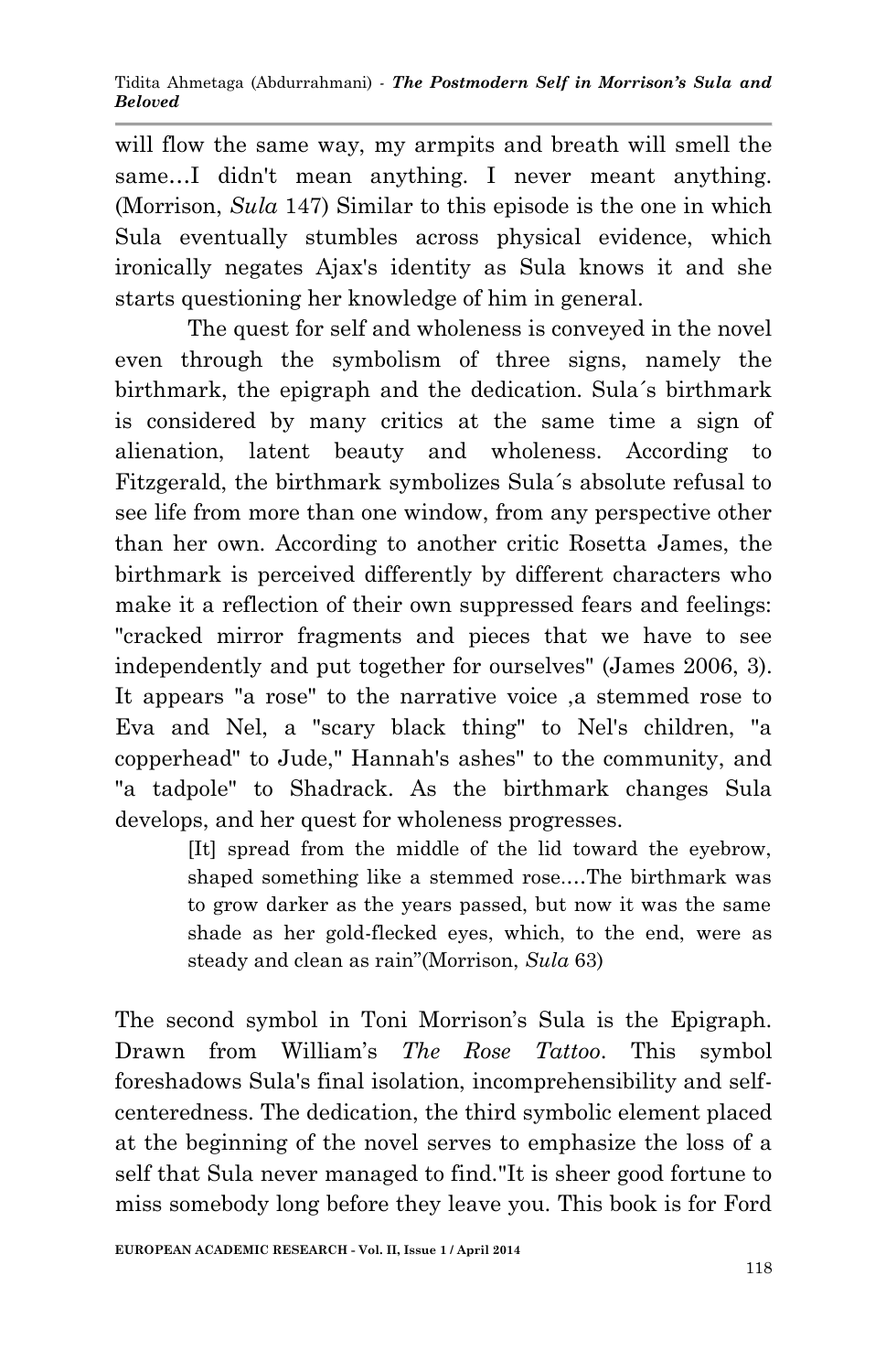and Slade, whom I miss although they have not left me."(Morrison, *Sula*: Front Matter).

The closed room of Sula´s death episode represents the tyranny of the eye/I, the closing off of Sula´s single perspective, while the womb stands for the place where Sula can be completely herself and free of distraction. The novel ends in an idyllic setting of trotting, a summer day and butterflies. The vast majority of butterflies die in winter, but before they die, they lay eggs so that the species will continue and not be completely wiped out. Although Nel´s and Sula´s quest for sense of self will end one day there will yet be other black women in quest of self and fighting against the conventions of society.

The dimensions of the postmodern self-mentioned in the first chapter acquire a new sense in the light of Morrison's originality. Sexuality is to Sula a way to mourn the death of a dislocated self and it is only in the postcoital privateness of the first sexual act and in the wig stripping episode that Sula explores her inner kindlings, her awareness of a complementary and limited lonely. Through the dimension of communality, Morrison unfolds the inverted values of two worlds and the structuring of chaos through hatred and scapegoating in a society marked by intra-racial discrimination. Claiming that she never meant anything, Sula draws a parallelism in between the variability of meaning and the relativity of experience. The symbolism of the novel tries to whisper into our ears what the novel itself seems reluctant to shout, suppressed fears and feelings (birthmark),selfcenteredness and incomprehensibility(epigraph),and finally loss of the self (the dedication).

## **3. THE POSTMODERN SELF IN** *BELOVED*

### **3.1 The Postmodern Self and Identity in** *Beloved*

Although Morrison claims to write an "authentic" African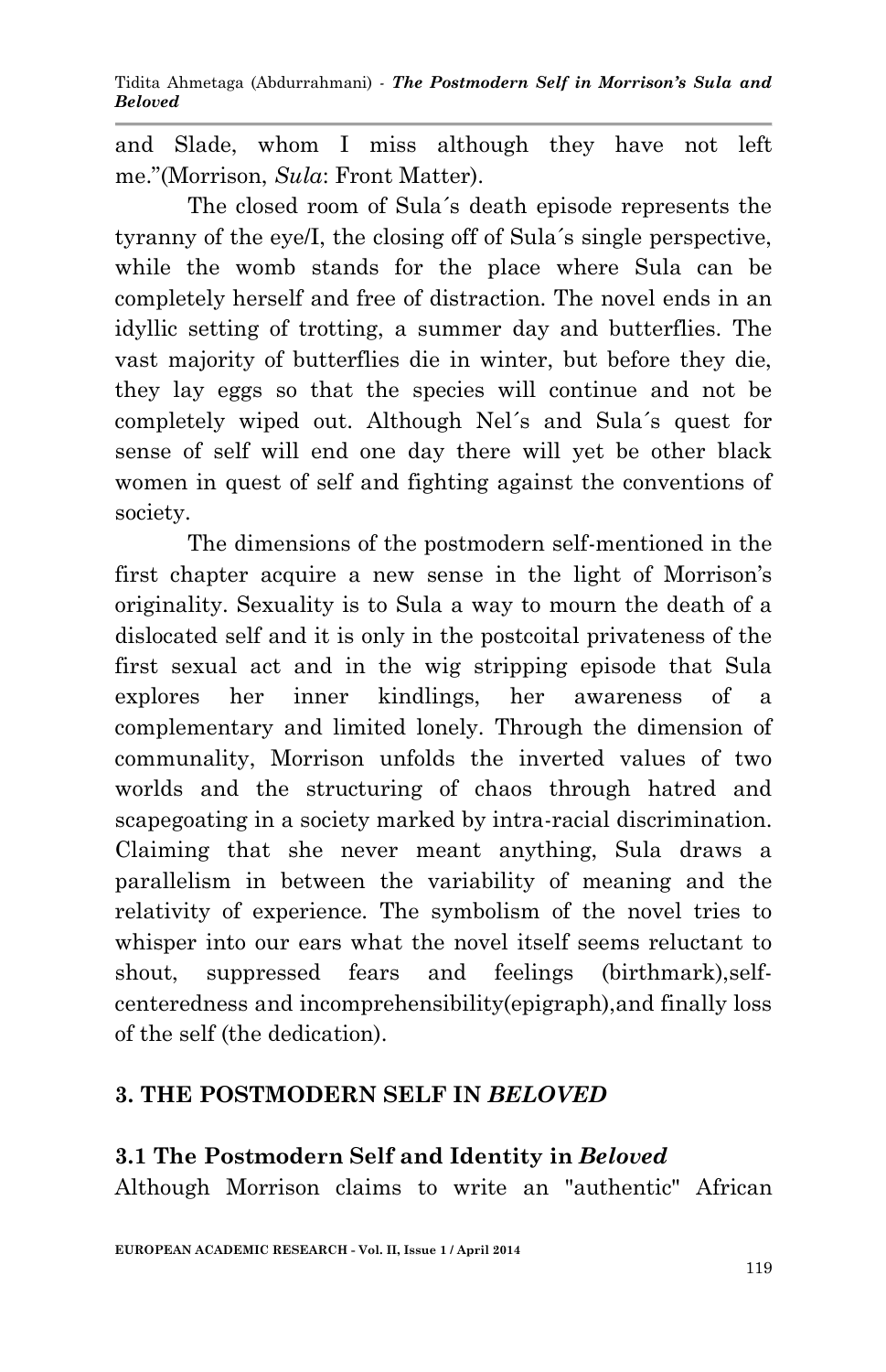#### Tidita Ahmetaga (Abdurrahmani) *- The Postmodern Self in Morrison's Sula and Beloved*

American history of slavery, her narrative strategies nonetheless share some affinities with postmodern fiction. According to Anthony Hilfer the postmodern traits of her novel unfold along with the dialectical and indeterminate character of the source. As Morrison herself states, in an environment in which "men and women were moved around like checkers"(Morrison. *Beloved*: 23), the identity constantly seeks to anchor on "the other" and to come out of the confusing multiplicity. This same idea is endorsed even by Rachel Lee, according to whom, Morrison mainly attempts to detect the effect of the community on the individual's "retention of an integrated and acceptable self" (Lee 1994, 230).

In this section, I am going to deal with the facets of the postmodern self as presented along Toni Morrison's *Beloved. Beloved*'s postmodern self appears firstly as *decentered*. This facet of the postmodern self emphasizes the endless play of signifiers and the fluidity of the boundaries between our physical selves and the world. In the soliloquy chapter when Sethe announces: "My girl comes home. Now I can look at things again because she's here to see them too". (Morrison. *Beloved* 201) she emphasizes the consideration of Beloved as an alter ego and reflection of hers.

The self of the black protagonists also develops under the marked presence of an "other". White people believed that whatever the manners, "under every dark skin was a jungle. " (Morrison, *Beloved* 77).The more colored people spent their time trying to convince the white people how gentle they were, the deeper and more tangled the jungles grew inside. Manifestations of "self" and the "other" include schoolteacher instructing his nephews to study the black slaves in order to catalog their "animal" and human characteristics.

Another facet of the postmodern self markedly revealed through Toni Morrison's *Beloved* is the quest for an integrated self.The quest for wholeness starts with Baby Suggs, it goes on with Sethe´s troubled spirits and ends with the haunting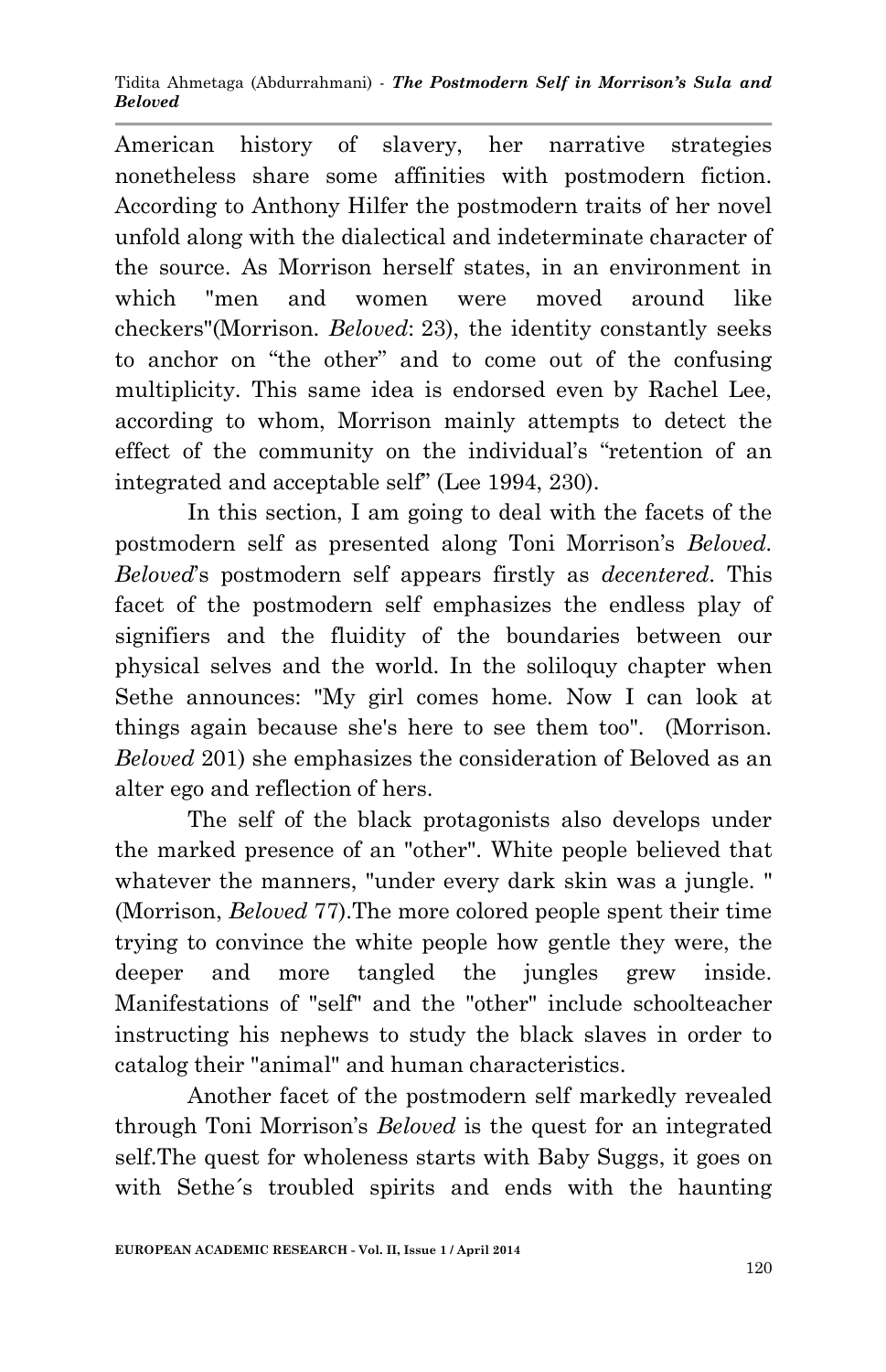#### Tidita Ahmetaga (Abdurrahmani) *- The Postmodern Self in Morrison's Sula and Beloved*

presence of Beloved. No longer able to endure the endless succession of losses, faced with the death or disappearance of all eight of her children, Baby Suggs has a "sadness at her center,…where the self that was no self made its home"(Morrison, *Beloved* 140). Similarly, when Paul D tells Sethe that she is her own best thing, Sethe is amazed at the thought and asks "me", thereby for the first time thinking of herself as an independent being. In another scene Beloved pulls a tooth out of her mouth thereby demonstrating her struggle to remain intact. "Next would be her arm, her hand, a toe. Pieces of her would drop maybe one at a time, maybe all at once. It is difficult keeping her head on her neck, her legs attached to her hips when she is by herself"(Morrison, *Beloved* 133).

Complex as the concept of the postmodern self appears to be, it quite clearly appears to waver in between the consideration of the *individual as subject and as object.*In the episode of the horrifying attack by schoolteacher and his nephews, Sethe sees herself as object in the gaze of the other: "Two boys with mossy teeth, one sucking on my breast the other holding me down, their book-reading teacher watching and writing it up"(Morrison, *Beloved*: 70). Similarly, Paul D's memories confirm his object status. When he is recaptured after an escape attempt, he learns the "dollar value of his weight, his strength, his heart, his brain, his penis, and his future" (Morrison, *Beloved* 226)

As a summary we can state that Beloved as a protagonist of the novel unfolds as an alter ego of Sethe, a reflection of her feelings of loss and culpability. She appears as self–developing in the presence of an "other"-the nephews attempting to catalog her animal and human characteristics and questing for an integrated self. The postmodern self in *Beloved* is one in which the individual appears both as a subject and as an object .In the framework of this concept, Paul D questions the dollar value of his weight, heart and brain, while Sethe prostitutes with the gravedigger for just seven letters.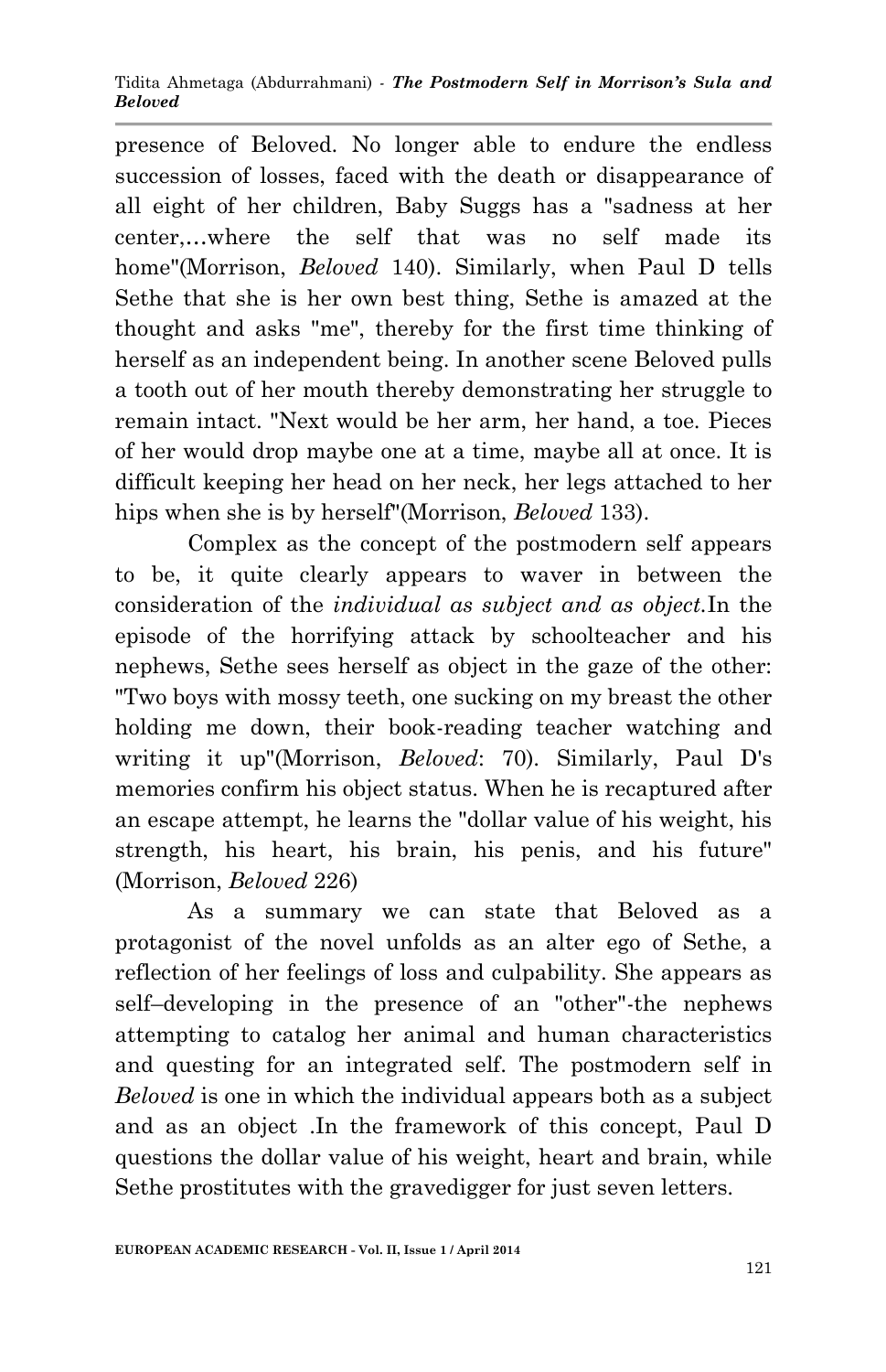### **3.2 Self and Characterization**

**Sethe** ´s sense of self takes different shapes along the novel. At times it is a self shaped through the presence of the "other", at other times it is a split self, a remembered self, a projected self and finally a denied self. Sethe is compelled to convince Beloved that she killed her out of love, and she urgently seeks validation from her, the "other". Even when she conjectures her possible death, Sethe couches in terms of her baby, "I believe this baby's ma'am is gonna die in wild onions on the bloody side of the Ohio River"(Morrison, *Beloved* 31).

Sethe's split self emerges not just in her own soliloquy chapter but also in the first two soliloquy chapters. The first time Schoolteacher, a white man, comes into her yard, Sethe commits self-murder; so she kills a part of herself by killing her child. In the second episode the fugitive Sethe, pregnant with Denver, and carrying Beloved on her already brutally latticed back realizes her split existence "Beloved asleep on my back, Denver sleep in my stomach. Felt like I was split in two"(Morrison, *Beloved* 202).Paul D's arrival at 124 also sets the stage for the reader's discovery of Sethe's split self. While Sethe's controlling consciousness appears to welcome the arrival of Paul D, the fractured aspect of her opposes Paul D's arrival because his presence will enable Sethe to imagine a future devoid of the anguish of the past.

The projected self comes out through Sethe´s absorption of the qualities assigned to her. When Paul D shows his concern for Sethe by heating up some water in order to bathe her and she callously asks him if he is going to count her feet, a facet of the projected self comes into play with Sethe considering herself in terms of the attributed animal features. Sethe´s remembered self starts to unravel in the episode of Sethe´s presumed caressing by Baby Suggs. While longing for Baby Suggs, Sethe begins to feel the unmistakable caressing of her presumed fingers. It is only later that we come to realize that the strangling was part of Beloved's embrace.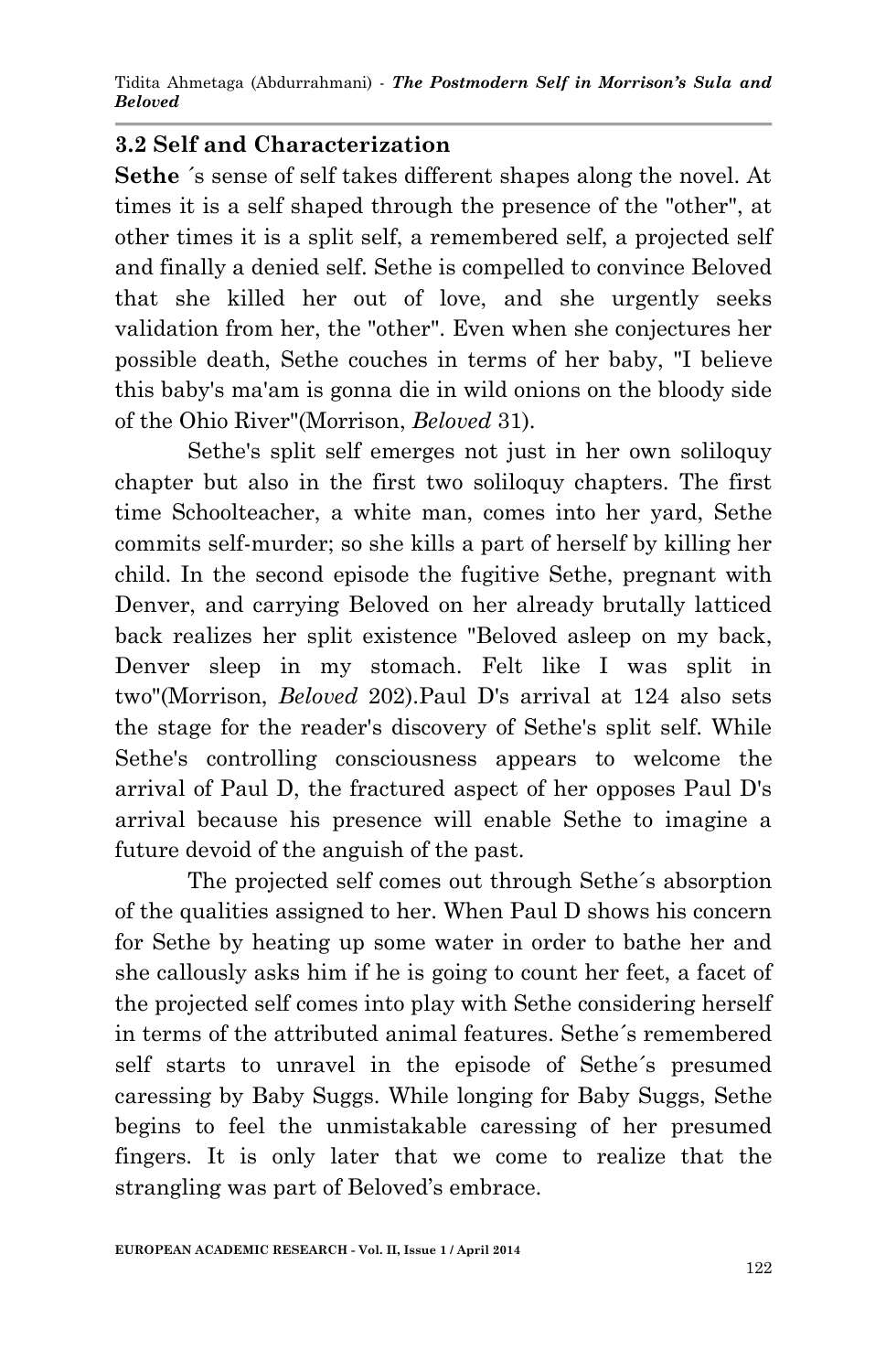**Beloved** is Sethe´s third child, murdered at the age of one and a ghost in 124 for the next twenty years. She is reborn in that twentieth year, but though 21 years old in appearance, her mind is that of a child. Through the characterization of Morrison, Beloved comes out as the drowned self, the repressed dimension of everyone's self and identity. While handling Beloved's sense of self we should take into consideration such facets as the complex identity, the split off state and ultimately the identity dissolution.

Beloved's elusive, complex identity is central to our understanding of the novel. She may, as Sethe originally believes, be an ordinary woman who was locked up by a white man and never let out of doors or she may be the embodied spirit of Sethe's dead daughter. Beloved is the age the baby would have been had it lived, and she bears the name printed on the baby's tombstone. She first appears to Sethe soaking wet, as though newly born, and Sethe has the sensation of her water breaking when she sees her. Another interpretation views her as a representation of Sethe's dead mother. In Chapter 22, Beloved recounts memories that correspond to those that Sethe's mother might have had of her passage from Africa to America.

Beloved is repeatedly described as fragmented, split off, shattered but unlike Sethe, she has knowledge of the split self*.*  If on one hand Beloved reacquires her identity whenever Paul D feels in need of her and calls her name, on the other hand she falls a victim of identity dissolution with that very force. In her essay "To be Loved and Cry Shame", Lynda Koolish states that denied the right to keep her own body inviolate, "Beloved shatters into a core self and alters"(Koolish 2001, 143), she cannot be lost because no one is looking for her.

Concluding, in accordance with the postmodern technicalities of characterization, Sethe´s personae acquires the forms of a respectively split, remembered and projected self. She appears split while carrying Beloved on her brutally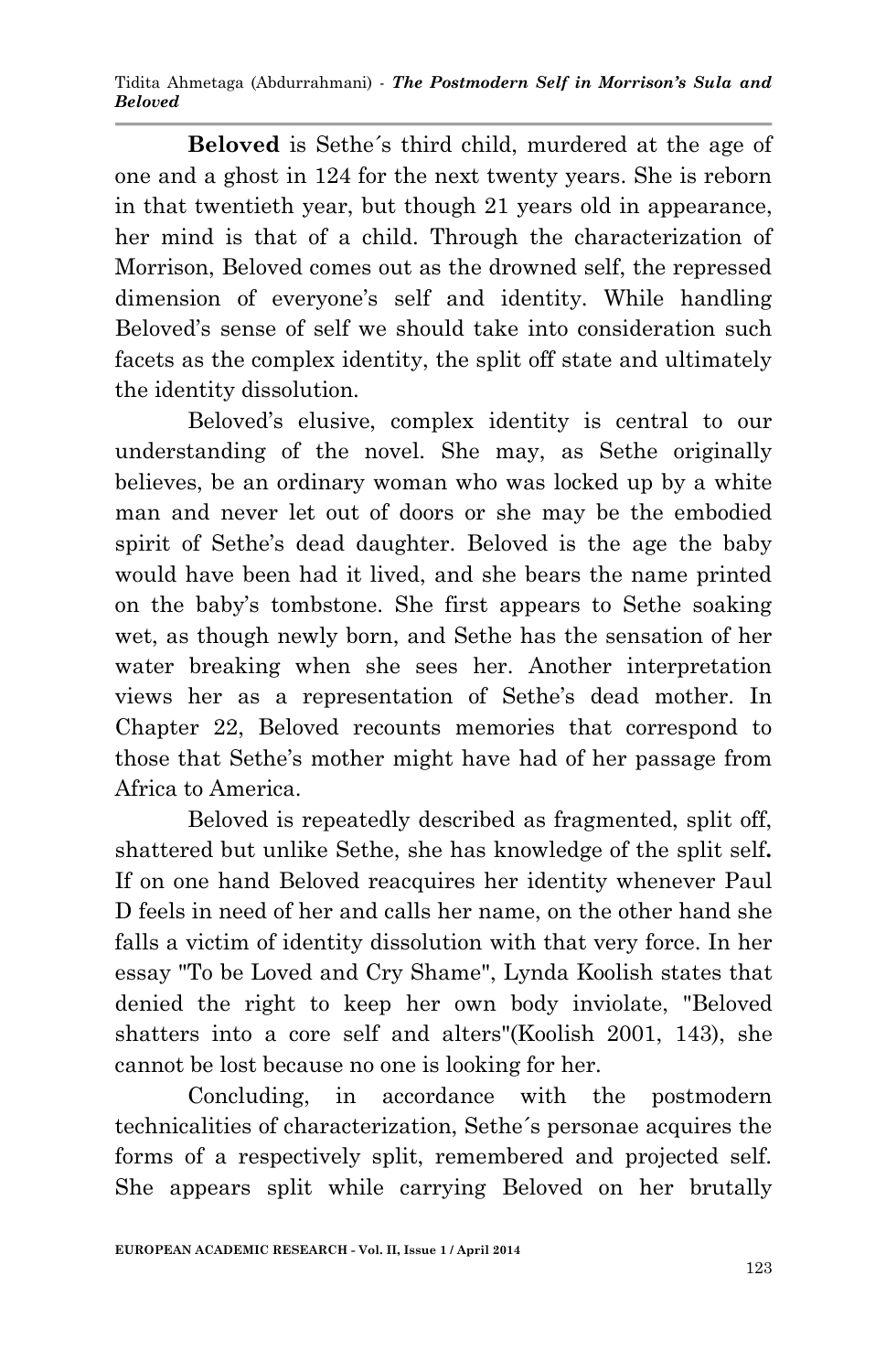latticed back, remembered while feeling the supposed strangling of Baby Suggs fingers, and projected while absorbing the assigned animalistic stereotypizations. The consideration of Beloved as a drowned self, a repressed dimension of everyone's self and identity, is based on the assumptions about her past. She fluctuates in between the identifications as an ordinary woman locked up by a white man, that of the embodied spirit of Sethe´s dead daughter, and that of a representative entity of Sethe´s dead mother.

## **3.2.1 Complementary selves**

The consideration of Sethe and Beloved as complementary selves should be picked up at our questioning regarding the identity of Beloved. Beloved serves as Sethe's repressed conscience, as well as a hint of her total identification with her children. When Sethe states that the best thing she was, was her children, she shows her inability to differentiate between herself and her sons and daughters.In the water episode Beloved's face seems to merge with Sethe´s and the boundaries to her body and to her sense of self melt down.

> where the blue is and the grass….she sees a face down there and wants the face to smile at her. The face comes through the water and leads her down to the grass below, where a woman is waiting. She follows the woman, who is Sethe. Beloved imagines that she chews and swallows me (Morrison, *Beloved* 212).

The same idea of spiritual merging and physical fusion is ironically conveyed even in the last section of the novel where Sethe is depicted as becoming weaker and weaker while Beloved's belly grows bigger and bigger. It is like she is devouring her mother. Sethe and Beloved separately also fuse with other less important or minor characters of the novel. According to Lynda Koolish Beloved is initially considered Paul D's nightmare, a confirmation of his worst sense of self. Unable to control his sexual desire for her, he sees himself as bestial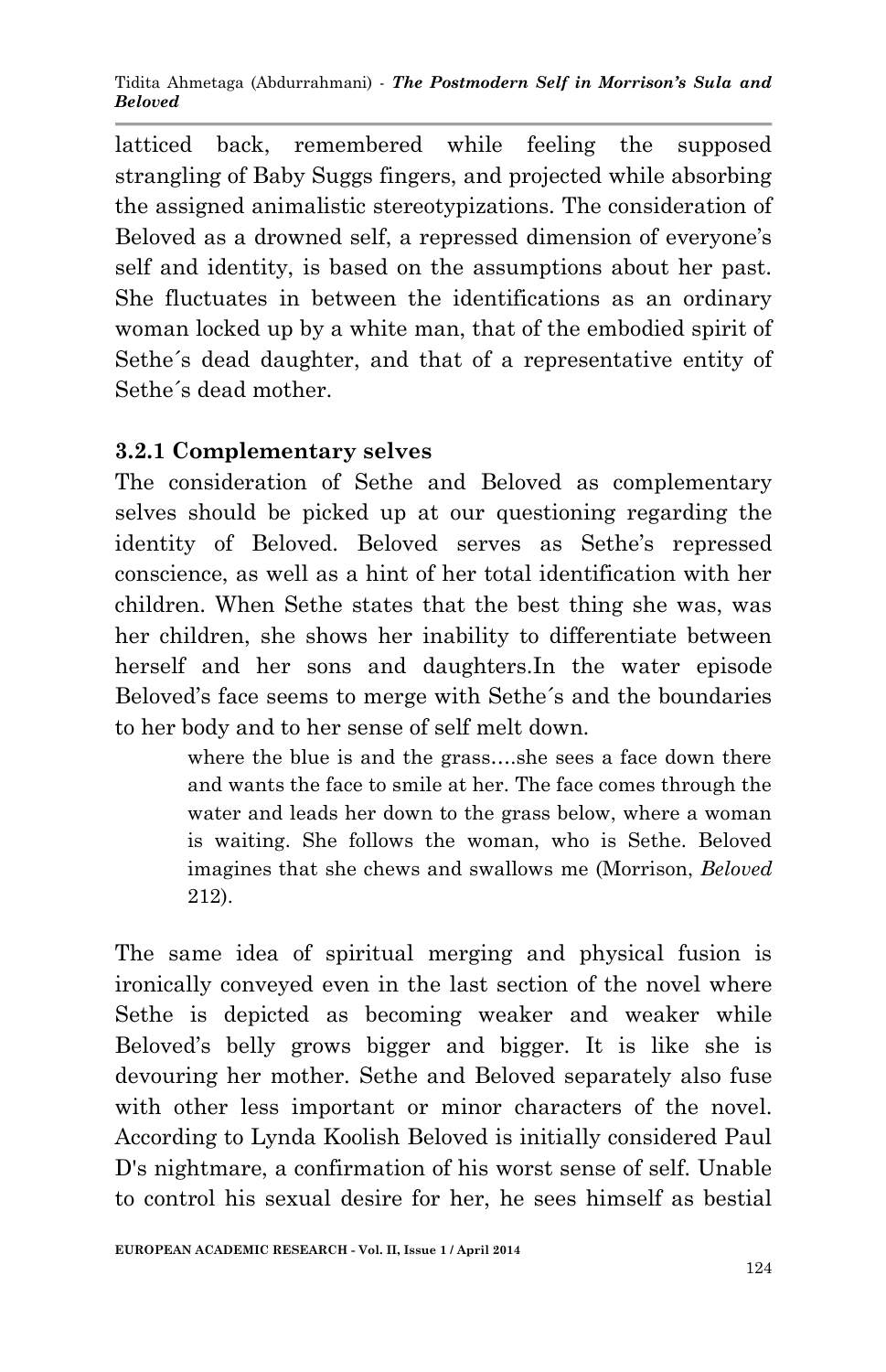and deformed. Even more marked seems to be the merging of Paul D´s self with Sethe´s: "Sethe, me and you, we got more yesterday than anybody. We need some kind of tomorrow"(Morrison, *Beloved* 273). The stream-of-consciousness narrative bringing about the merging of Sethe, Beloved and Denver also conveys the idea of the fusion.Each of the three voices repeats the concerns that they have previously expressed: an escape from their pasts and an extreme need for emotional nourishment.

The complementarity of characterization in *Beloved* develops along three main dimensions: the alter ego, the physical fusion and the stream of consciousness narrative. There are clues in the novel that Beloved is literally an aspect of Sethe, an alter-ego. Sethe, on her side, keeps emphasizing that the best thing she was, was her children, while in the water episode Beloved's face seems to merge with Sethe´s thereby enabling a fluidity of characterization which is typical of the postmodern texts. The physical fusion between Sethe and Beloved is so self-consuming that Sethe grows weaker and weaker, while Beloved's belly grows bigger and bigger.

## **3.3 Multidimensional Identity in** *Beloved*

After having dealt with the various demonstrations of the postmodern self in Toni Morrison's *Beloved,* it is worth shifting the focus of the attention to the postmodern identity.In the case of Toni Morrison's *Beloved* identity is the skillful interplay of such aspects as community influence, female consciousness, linguistic indeterminacy, past haunting and slavery impact. *Beloved* primarily demonstrates the extent to which individuals need the support of their communities in order to survive.The self of the protagonists of the novel starts to unfold as the characters develop their confrontation with the community and the expected communal conventions. Carla Holloway illustrates this when she states that Beloved's lack of a name signifies that she is everybody, "a communal catalytic helping them face their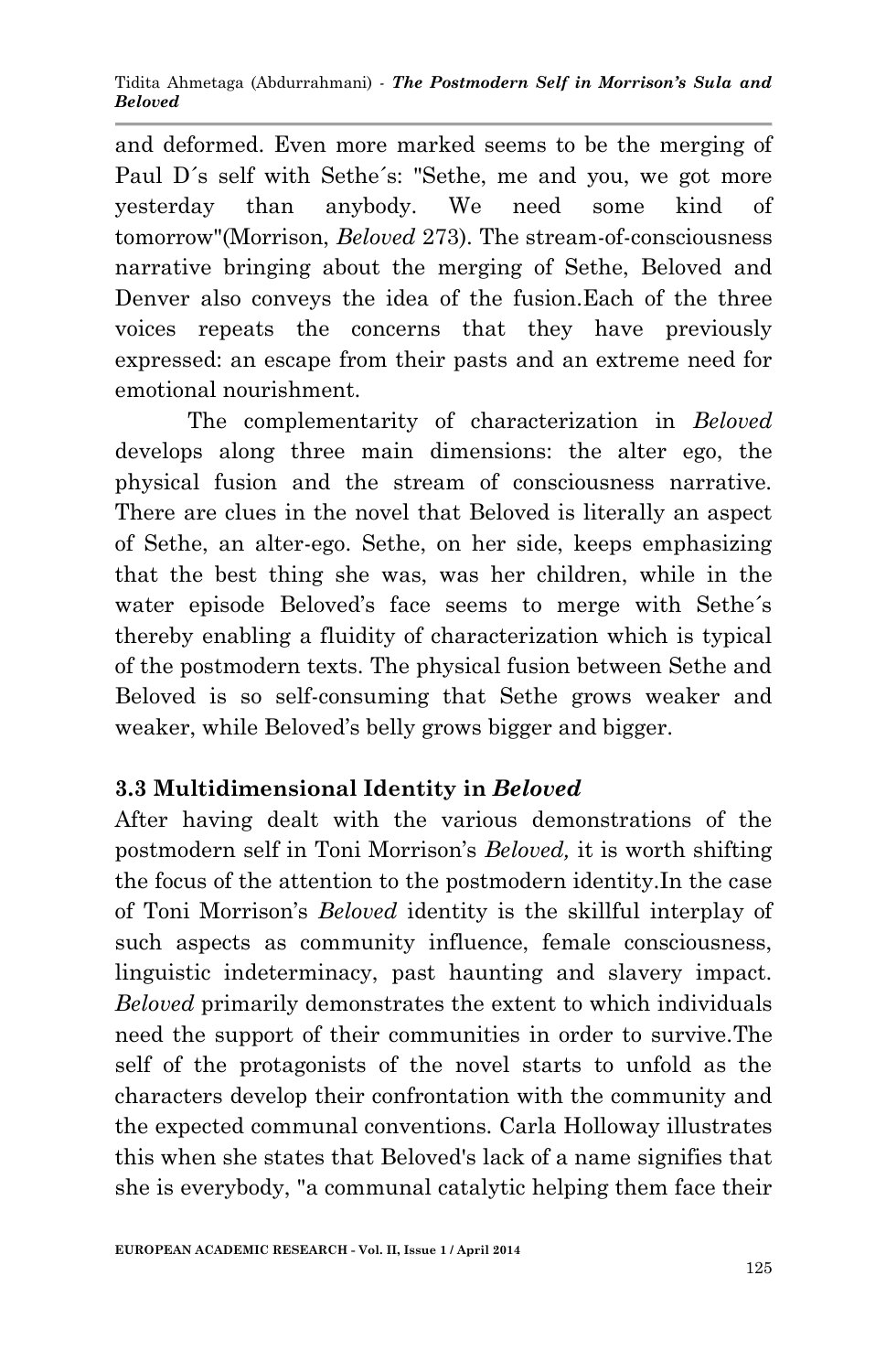pasts."(Holloway 1992, 76)

It took longer for those who had spoken to her, lived with her, fallen in love with her, to forget, until they realized they couldn't remember or repeat a single thing she said, and began to believe that, other than what they themselves were thinking, she hadn't said anything at all. So, in the end, they forgot her too. Remembering seemed unwise. (Morrison, *Beloved* 274)

Trying to establish a definite link between Toni Morrison's treatment of the postmodern self and that of femininity**,**  Kimberley Chabot Davis considers Morrison's narrative to be an example of Julia Kristeva's concept of "woman's time as circular and cyclical, reflecting the natural cycles of reproduction and the seasons"(Davis 1998:47). In Toni Morrison's *Beloved* the child's relation to the mother is embracing "the other without violence". "[It] is the passageway, the entrance, the exit, the dwelling place of the other in me"(Geyh 1998, 82).

Morrison also equips her named characters with a command of language, thus lending to their identity formation, but those in the Middle Passage have no language that can give them presence. In "Black Looks: Race and Representation", Bell Hooks states: "We do more than resist. We create alternative texts that are not solely reactions"(Hooks 1992, 79). It is in this niche of linguistic indeterminacy that the characters start the construction of their selves.

The unfolding of the self in the novel is enabled even through its interaction with the dimension of *symbolism.* Such is the case of the tree that grows on Sethe's back. Ever-present but never to be seen, t is symbolic of the burden which Sethe carries it is her past, and the prejudice of white men against her. Another marked symbol in the novel is the heart, which in this book represents life. Baby Suggs does not have life until she realizes her heart is beating, Paul D does not have life"until his tobacco tin is forced open, leaving him a red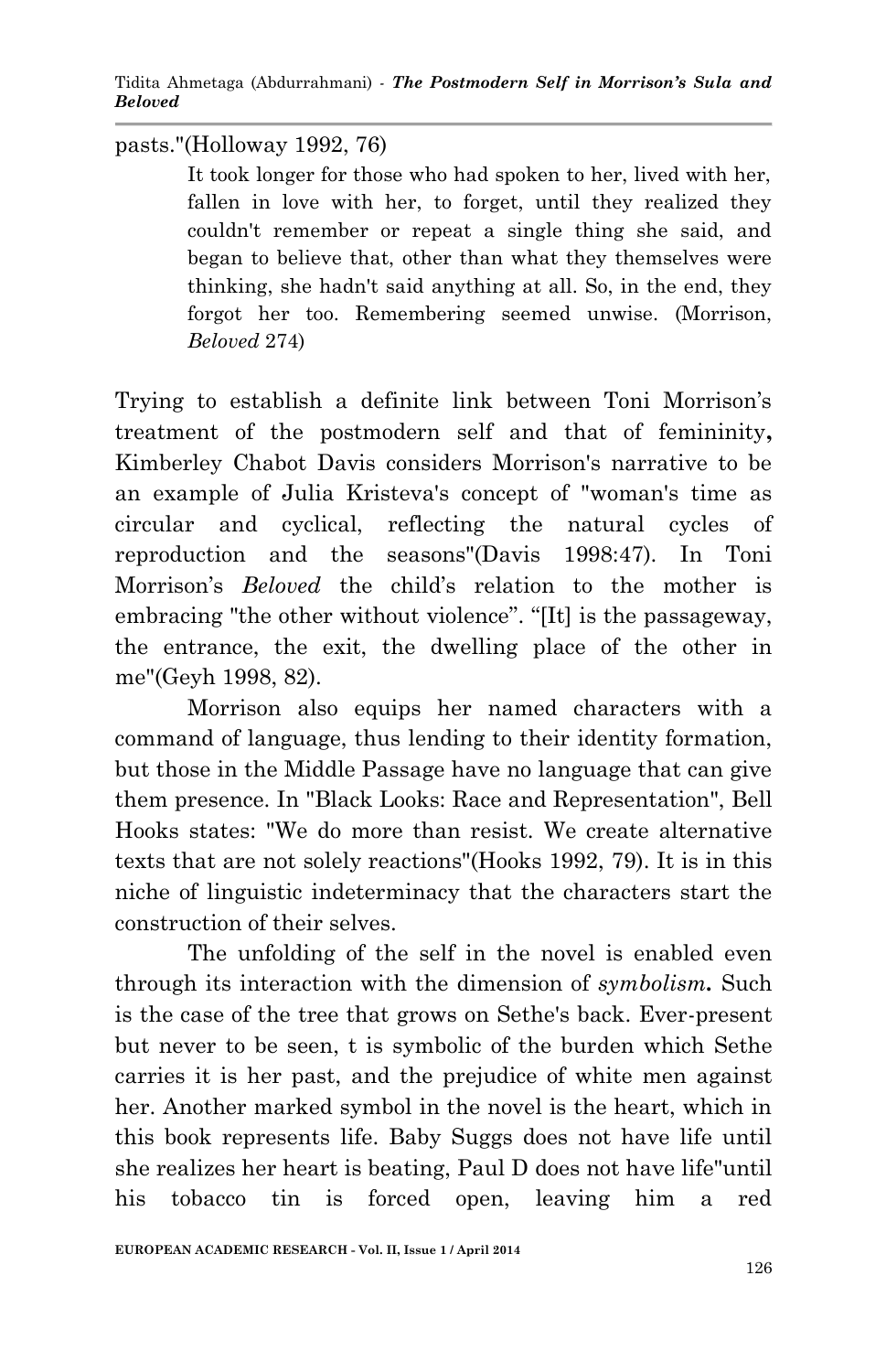heart"(Morrison, *Beloved* 73).

In *Beloved*, the character encounters with the past are characterized by instances of trying to beat it back, work it through and finally embrace the most challenging parts of it in view of a possible purging. Sethe initially attempts to repress the past, to "start the day's serious work of beating it back."(Morrison, *Beloved* 73), while Beloved, on the other hand, represents the return of the past that demands to be worked through and not forgotten. One way to free oneself from the horrors of the past is to reenact and reconfigure it in the present, and Sethe does so when at the end of the novel she attacks the whiteman Bodwin, a reincarnation of her slavemaster, Schoolteacher.

*Beloved* also skillfully explores the physical, emotional, and spiritual devastation wrought by *slavery*. In her essay "The Bonds of Love and the Boundaries of Self in Toni Morrison's *Beloved*",Barbara Schapiro argues that the internal resonances of slavery are so profound that even if one is eventually freed from external bondage, the consequences will continue to be markedly felt, "the self will still be trapped in an inner world that prevents a genuine experience of freedom" (Schapiro 1991, 198) As Sethe puts it, "Freeing yourself was one thing; claiming ownership of that freed self was another"(Morrison, *Beloved*: 95). The slavery frustrated self is one marked by alienation, and internalized stereotypizations. Paul D for instance, is so alienated from himself that at one point he cannot tell whether the screaming he hears is his own or someone else's.

Concluding we can state that similarly to *Sula* the postmodern identity of Beloved develops along the dimensions of communality, femininity, linguistic indeterminacy, symbolism and past bondage. Beloved's lack of a name turns her into everybody, a communal catalytic helping people face their pasts. Postmodern femininity is also based on the fluidity of identity. The act of giving birth to children is one of bringing the other bodily through the self, that is why the fusion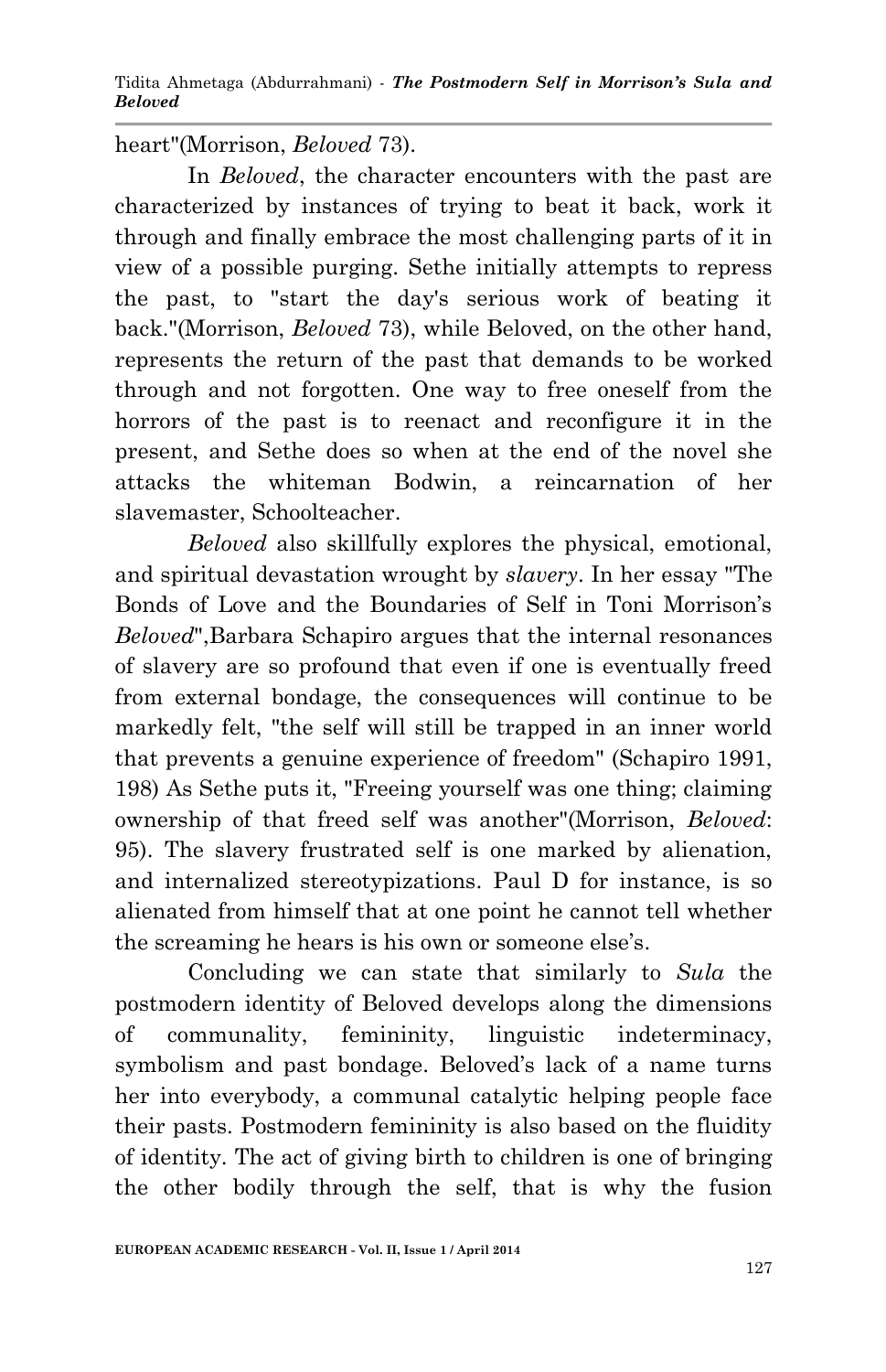between parent and child is one of the perfect ones persisting even through the chaos of the modern times. The chokecherry tree that Sethe holds on her back is a symbol of the past burden that weighs upon her, while it is only the opening of the tobacco tin-the heart-that grants life to Paul D.

All along the novel the characters encounter instances of trying to beat back the past, a ghost-like presence which demands to be worked all through and not be forgotten. While exploring the physical, emotional and spiritual devastation wrought by slavery, Morrison emphasizes the effect of the external and internal bondage on an individual's sense of self. Even if one is eventually freed from external bondage, the self will still be trapped within an inner sense of persecution and of reflected stereotypizations. It was typical of blacks to internalize stereotypizations, absorb the attributes that the others assigned to them and interiorize the jungle that the blacks were considered to perpetuate.

# **4. POSTMODERN SELF IN** *SULA* **AND BELOVED***:*  **COMPARISON AND CONTRAST**

There are many similarities and differences between the unfolding of the postmodern self in *Sula* and in *Beloved*, but the similarities outnumber the differences. Firstly**,** in both *Sula* and *Beloved,* the protagonists carry a physical token, which is expressive of their inner selves, as well as of the process of identity development taking place in them. To Sethe, the chokecherry tree becomes a sign of community, identity, and wholeness, and she has to witness the history of her people and that of her own. Sula´s birthmark, on the other hand, becomes a projection of the community's fears and prejudices concerning her. It becomes an integral part of her sense of self and it develops along with her intricate journey from selfhood to collectivism and again to the sense of the loss of the self.

Secondly, as E. Mc. Dowell (2002) states, both Sethe and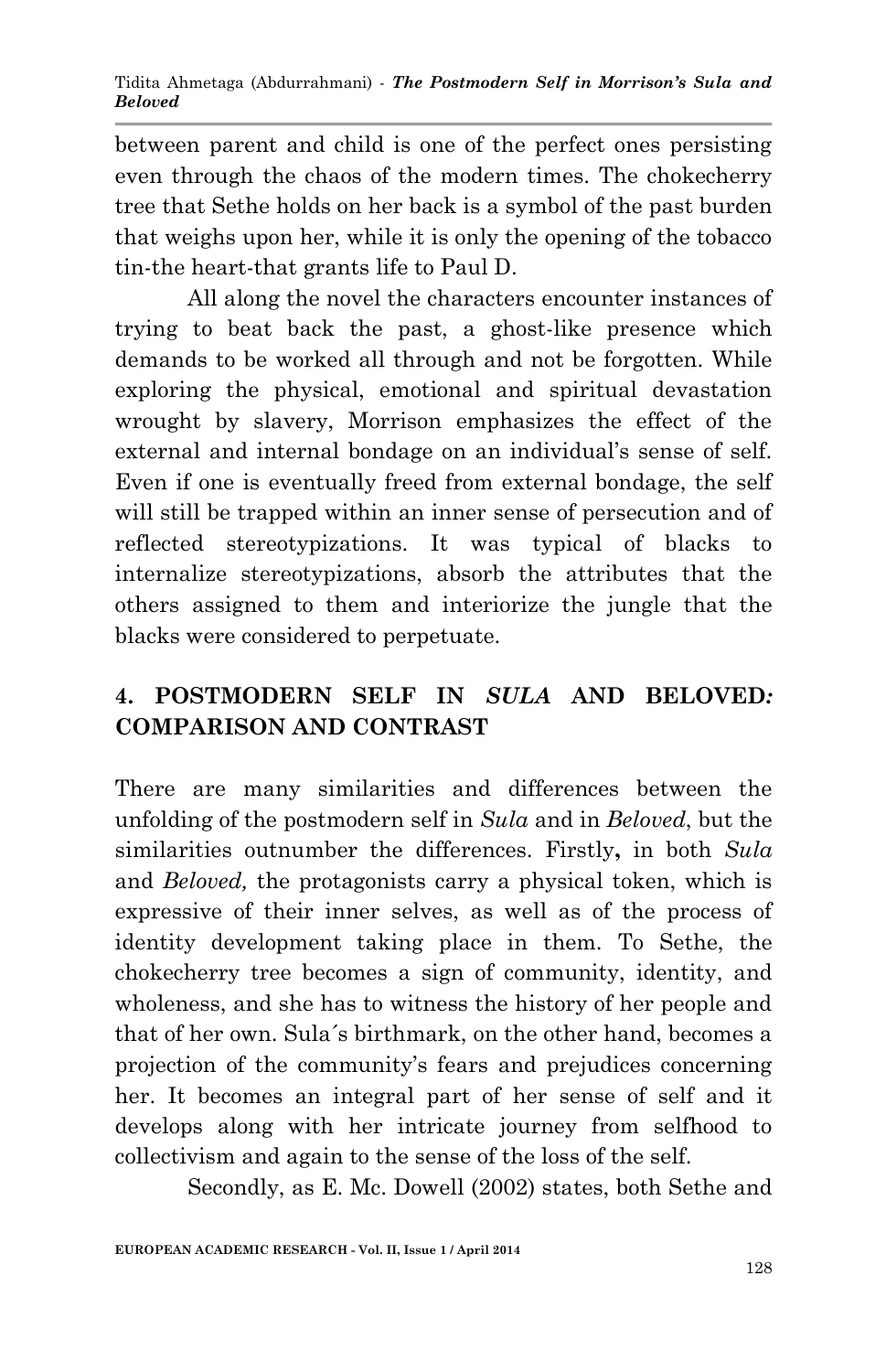Sula forsake the kind of intimacy with the self to be reached through a process of mourning and remembering. Sethe, alone at the grave of the child she murdered, trades ten minutes of sex for seven letters. She feels that she has no self, except in the role of mother. Likewise, Sula can not recognize any sense of self beyond that granted by the presence of her lover, her best friend or even her hostile community.

Thirdly**,** both protagonists deny themselves and are denied a sense of self and a place in the community. On one hand, Sula finds her uncentered and unbounded existence one of exile, and she seeks boundaries in herself and in the community of Medallion. Sethe, on the other hand, finds her existence to be one of self-exploration, away from the haunting presences of the past.

Fourthly**,** both Sethe and Sula as victims and victimizers reenact the myth of Cain. Sethe, is the beloved slave who is considered as an animal when Schoolteacher's odious nephews drink her breast milk. Sula, with her rose birthmark, is denied identity by her mother, and she murders a childhood friend throwing him accidentally into the Ohio River, in this way providing her conscience with a smudge never to be wiped. To the community of the Bottom, Sula is the structured and ordered evil which they should shun and to whom they should be paragonized.

In trying to trace the differences we should state that the identity of Morrison's Sula remains incomplete, submitting to the chaos and harshness of the postmodern society, leaving space for the desperate self to be undertaken by other people. While Sethe proceeds toward an investment in herself as her own "best thing″ and her act, however brutal, signals individual defiance of the physical and psychological boundaries of oppression.

The two novels differ even in the ending they are provided with by Morrison. So, if *Beloved* is concluded with the putting offstage of the ghost-like girl and Sethe´s setting off on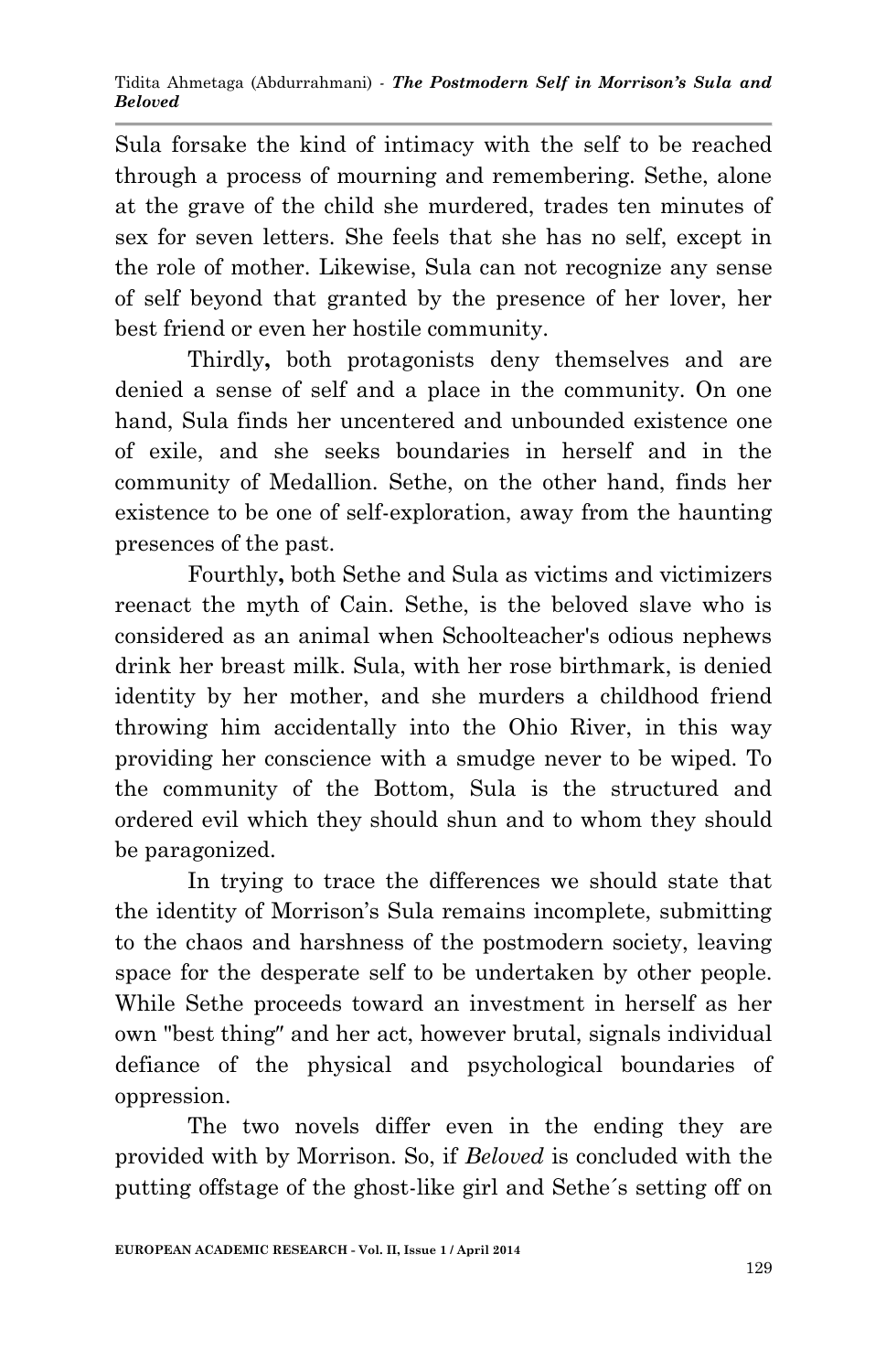#### Tidita Ahmetaga (Abdurrahmani) *- The Postmodern Self in Morrison's Sula and Beloved*

an interior self-quest, Sula´s existence is such that even her death creates narrative gaps in the text. Her narrative continues beyond her last breath, and her post-mortem thoughts, "Well, I'll be damned…it didn't even hurt. Wait till I tell Nel!"(Morrison. *Sula*: 149), invite the reader to "wait" until a doubtful future moment deferring infinitely the closure of both book and "self." Ultimately, as far as language is concerned we conclude that whereas *Sula* capitalizes the notion of language as aprioristically corrupt, *Beloved* does not take for granted that there is only one language.

Concluding we can state that the similarities between Morrison's *Sula* and *Beloved* outnumber the differences. The similarities include:the possession by both protagonists of a physical token expressive of their inner selves, the forsaking of a sense of intimacy with the self, the denial of a sense of self and place in the community, the binary consideration as victims and victimizers, and ultimately the consideration of both as scapegoats shunning off the evil of the community. The differences unfold mainly along the structural aspects of each novel In *Sula* the identity of all the characters remains incomplete in the face of the chaos and harshness of the postmodern society, while in *Beloved* the minor characters remain discrete entities. *Beloved* is provided with an open end, the author puts offstage the ghost-like creature and sets Sethe on an interior self-quest. While in *Sula* the end is provided with a narrative gap created by death and unlikely to be filled in by anything else. Technically speaking, *Sula* is built on the notion that language is aprioristically corrupt, while *Beloved* is based on the denial of the existence of just one language.

## **CONCLUSIONS**

Postmodernism, with its focus on the presence of uncertainty and inconsistency, considers the subject as fragmented, with no essential core of identity and in a continual state of dissolution.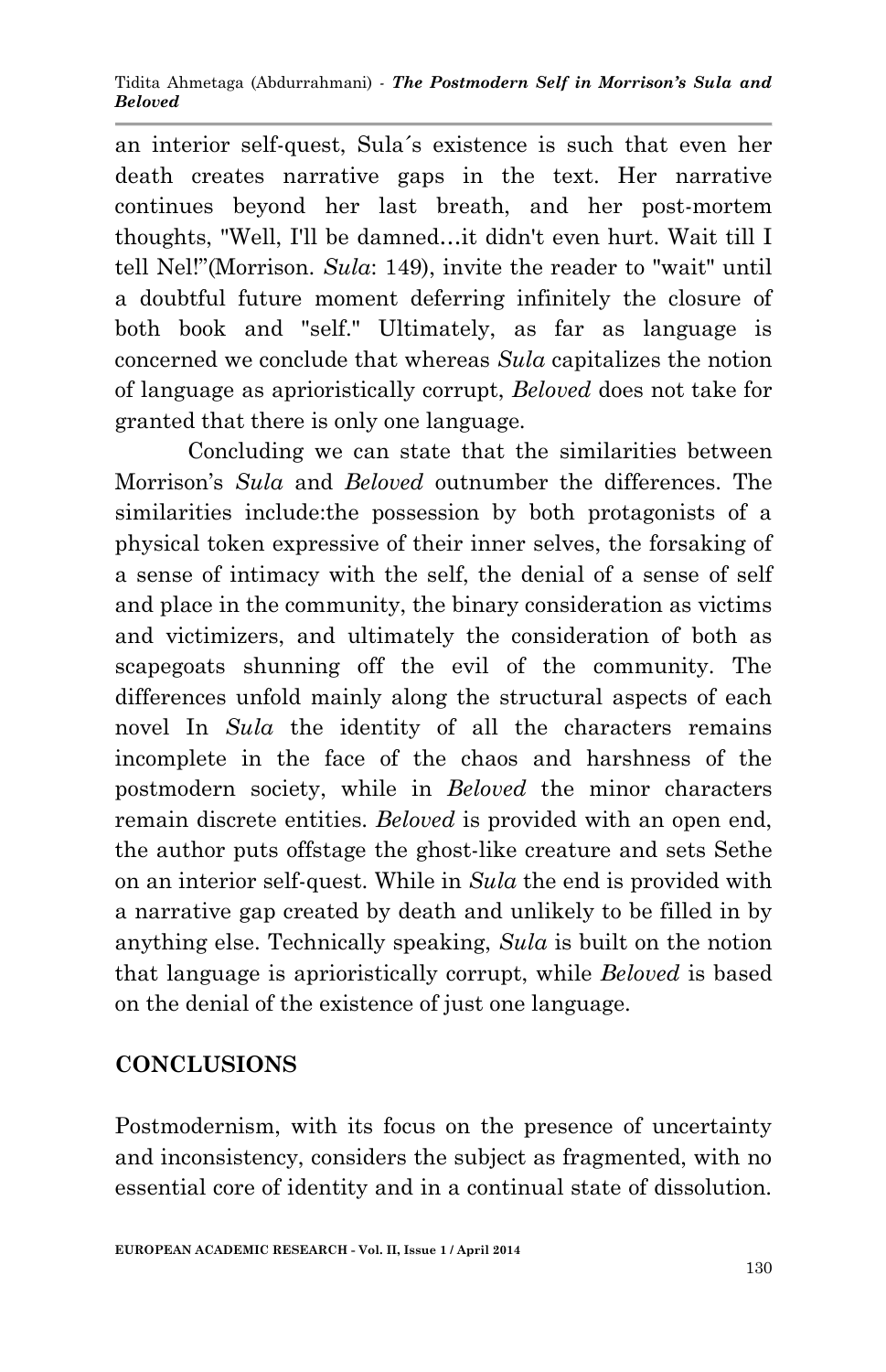Morrison who emphasizes that it is while attempting to delve deeper into the self, we become aware of its multiplicity and indefinable character, has adopted the same demise of the postmodern self. While unfolding the diverse facets of the multidimensional postmodern self, Morrison considers femaleness as an ongoing conflict between being an authentic adult, and an acceptable female, and collectivity, a way of recovering the lost self through being recycled. To her, the I is enshrouded in she and can only be understood by external definition.

According to Morrison (2003), in a world made up of rhetoric and of linguistic indeterminacy, the self must defer to the arbitrariness of all interactions. It is the history of the African Americans themselves, that leads negroes into losing contact with their land and community, and involves them in constant identity crises. In a society where the soil is common property linked to tradition, the humans are marked by a preoccupation for the retention of an integrated, acceptable self, and the nation is considered as a house of mirrors in which each group is reflected.

In a fiction, which is essentially about the character's losses and displacement, Morrison has consistently focused on the quest for self –acceptance and wholeness. Morrison's Sula ,in the way she is depicted by the author, is at once all self and no self, egoless and consciously resisting definition. Adopting the role of both a victim and a victimizer, she slashes off the tip of her finger in defying the masculine supremacy, and causes the death of her friend by helping him climb the tree, and then swinging him down. To Nel, the repressed self develops like the oldest cry she is not able to exhale, and the enforced alienation leads into the dissolution of her static life by a fine, long and loud cry.

Speaking about her work, Morrison states that Sula and Nel should be considered as two different sides of a woman, which every one of us must try to reconcile. The former, conveys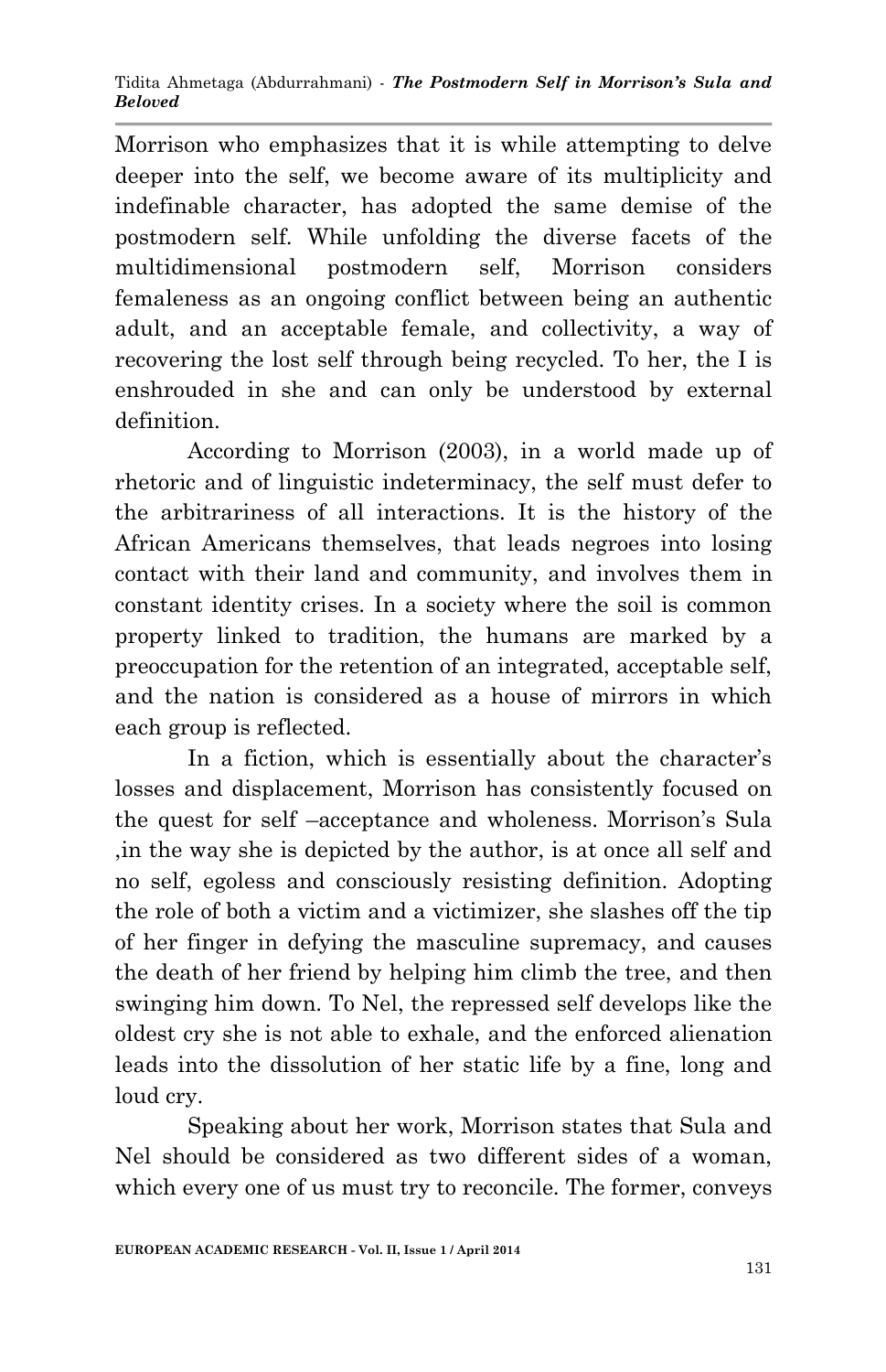the image of a freely imagined selfhood, and the latter, that of fitting to collective consciousness. The similarity of characterization "two throats and one eye"(Morrison, *Sula* 89), and the synchronicity of actions (the soil digging episode and the mud imagery), results into a blurring and fusion of their private selves. While Sula offends people in the town by her otherness, Nel contends to have found a comfortable haven in the society, which in fact can be called anything but "selfhood". While the two girls metaphorically explore their inner kindling of early adolescent sexuality, by stripping wigs of their barks, they differ in that Sula considers sexuality a way to join herself in matchless harmony, while Nel views it as a way of suiting to the communal conventions. It is Sula who consciously sets on a quest for wholeness, the one who gets overwhelmed by the impossibility of reaching such a state, and this is more markedly highlighted in the novel through the episode of the dandelion spores.

In a community, which seems to define itself by the outlaw, as by the paragon, Sula consumptively wavers in between social and individual identity, while Nel is absorbed by the self-diminishing wish for respectability and survival? Thus, in between the two, it is Nel who tries to embrace a sense of collectivity, but who ends up losing the sense of individuality. Stumbling across physical evidence of Ajax's identity, Sula further conveys Morrison's consideration of the relativity of experience and the respective meaning variability. As far as symbolism is concerned, the birthmark represents the various perceptual perspectives, the epigraph Sula´s final isolation, and the dedication, the loss of a self that was never found.

*Beloved* unfolds the history of a self both distorted and revived by individual consciousness, striving to anchor on the "other", and at the same time remain integrated in the face of a fragmented and unacceptable existence. Psychically, geographically and temporally floating between the two worlds, Beloved's self appears fragmented and decentered to the point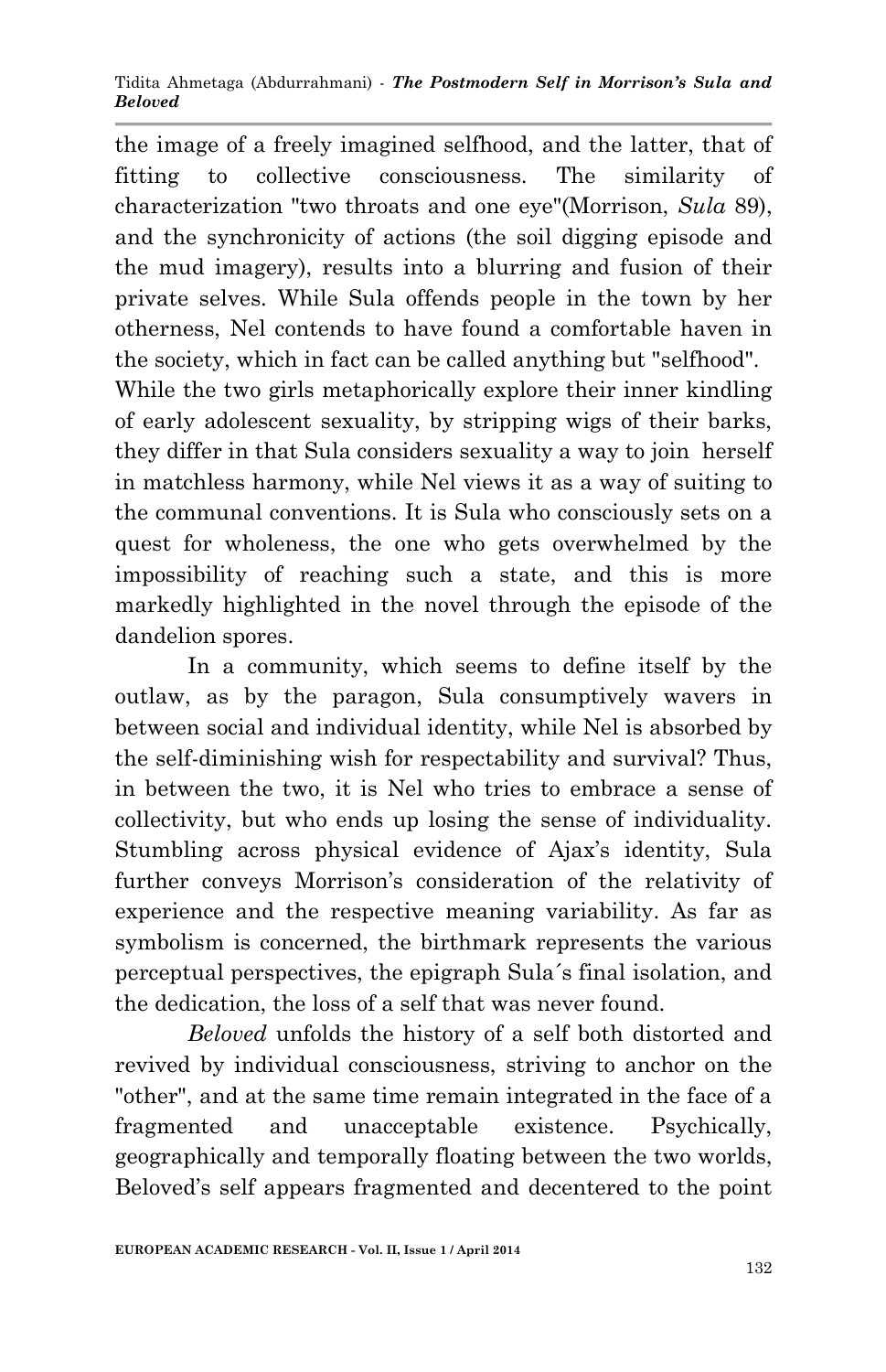that she can not remember when she first knew that she could wake up any day and find herself in pieces. Sethe´s split and projected self takes shape in the stream–of-consciousness soliloquy chapters and in the concern that there is nothing left of her to be taken care of and to be bathed. If Beloved's loss of the tooth, marks the beginning of her dissolution, Denver's exile from 124 marks the beginning of her social integration and selfpossession. Her alternative consideration as a separate self and as a fused complementary one seems to originate in the incredible thirst and the alleged pregnancy prefigured by Sethe. The episode of trying to get cider in the cold house, embodies the merging of Beloved's and Denver's selves.

The interrelation between self and the "other" starts with the birth of Beloved "an act of bringing the other through the self", and ends with the attempt to achieve psychic wholeness by accepting the reintegrating the past memories and the present situations. From a consideration as subjects, respectively along the articulation of the unspeakable past and the questioning of "me" as her best thing, Paul D and Sethe shift into their consideration as objects. For Paul D this condition happens when after an escape attempt he learns the dollar value of his "weight, his heart, his brain and his future", while for Sethe, when she undergoes the examinations of Schoolteacher's nephews, and when she prostitutes with the stone-carver. The emerging of Beloved as a ghost-like creature represents the return of the past that demands to be worked through and not forgotten.

The spiritual devastation wrought by slavery is such that even if one is eventually freed from external bondage, claiming ownership of a freed self is even more difficult than isolation itself. Accordingly, Baby Suggs, can make nothing of the privilege of being free, and the sense of hearing her heart beat, while Paul D can hardly realize the opening of his tobacco tin. The self of the characters in the novel, starts to unfold as they develop their confrontation with the expected communal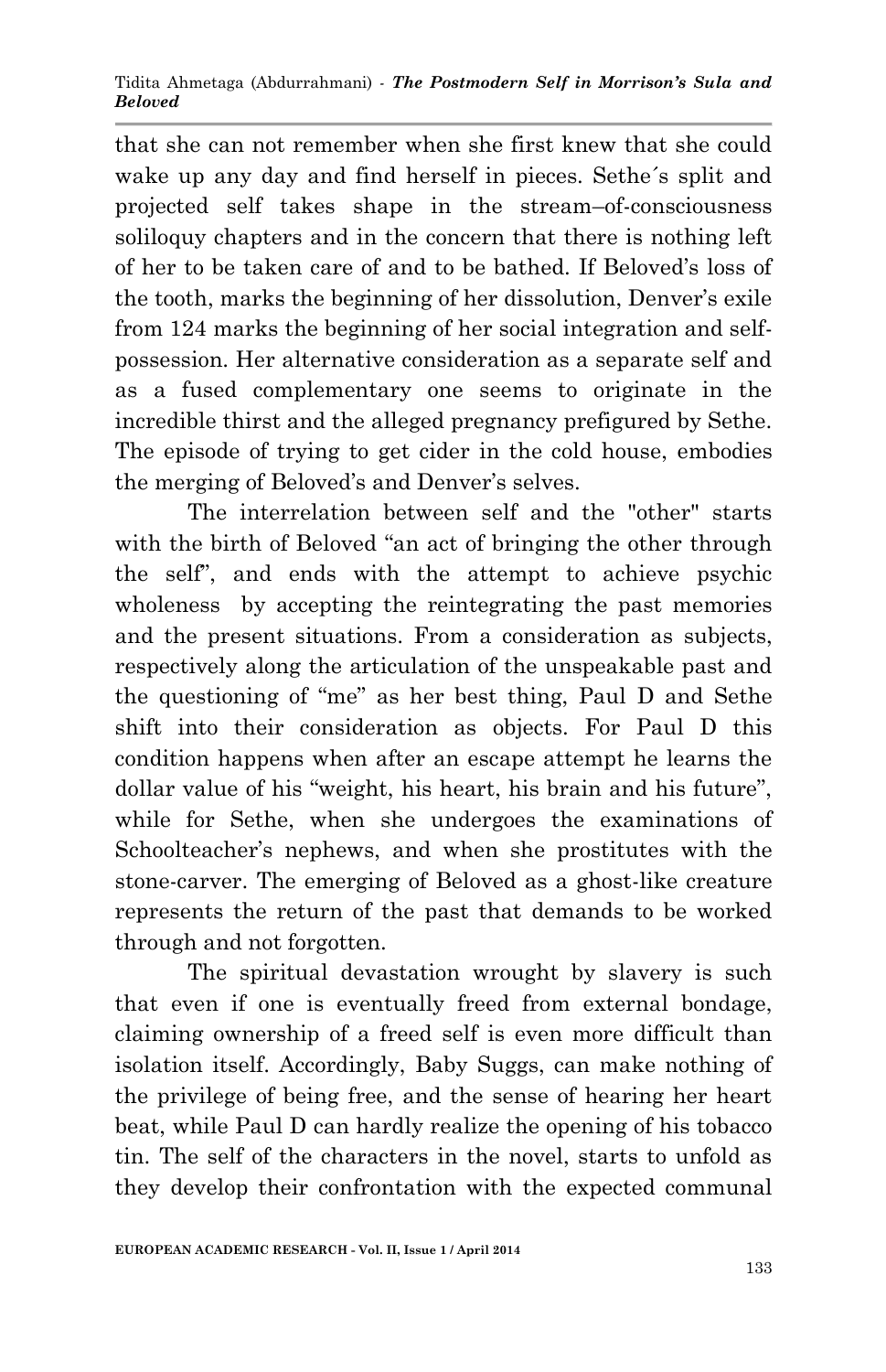scapegoating. The circular pattern of female identity, the linguistic indeterminacy and the marked symbolism deny the novel of the traditional narrative closure.

In Morrison's treatment of the postmodern self in *Sula*  and in B*eloved*, the similarities outnumber the differences. The physical tokens carried by the protagonists of each novel, namely the chokecherry tree and the birthmark, unfold the intricate journey from selfhood to collectivism, and again to a sense of loss of the self. Nevertheless, while faced with the chaos and harshness of the postmodern society, Sethe sets off on an interior quest of the self, thereby leaving space for the desperate quest to be undertaken by other people.

Denied of a sense of self and place in the community, and involved in an uncentered existence which considers them both as victims and victimizers, the protagonists of *Sula* and *Beloved* absorb the attributed characteristics and the assigned stereotypizations to such a degree that they become themselves animal-like and uncivilized. It is through paragonizing to the acclaimed scapegoats, that the communities of the two novels binds their existence and confer sense to their sense of self. Provided with an open-end, the two novels respectively consider language, as aprioristically corrupt and as multi-existential.

## **BIBLIOGRAPHY:**

- Bertl, Sieghild. 1990. "Ambiguities of postmodern identity: Paul Auster's *The New York Trilogy.*" Diss. Uni-Graz.
- Davis, Chabot Kimberley. 1998. "Postmodern Blackness: Toni Morrison's *Beloved* and the End of History." *Twentieth Century Literature* 20.2:45-49.
- Derrida, Jacques. 1976. *Of Grammatology*. Chicago: University of Chicago Press.
- Duvall, John N. 2000. *The Identifying Fictions of Toni Morrison: Modernist Authenticity and Postmodern*

**EUROPEAN ACADEMIC RESEARCH - Vol. II, Issue 1 / April 2014**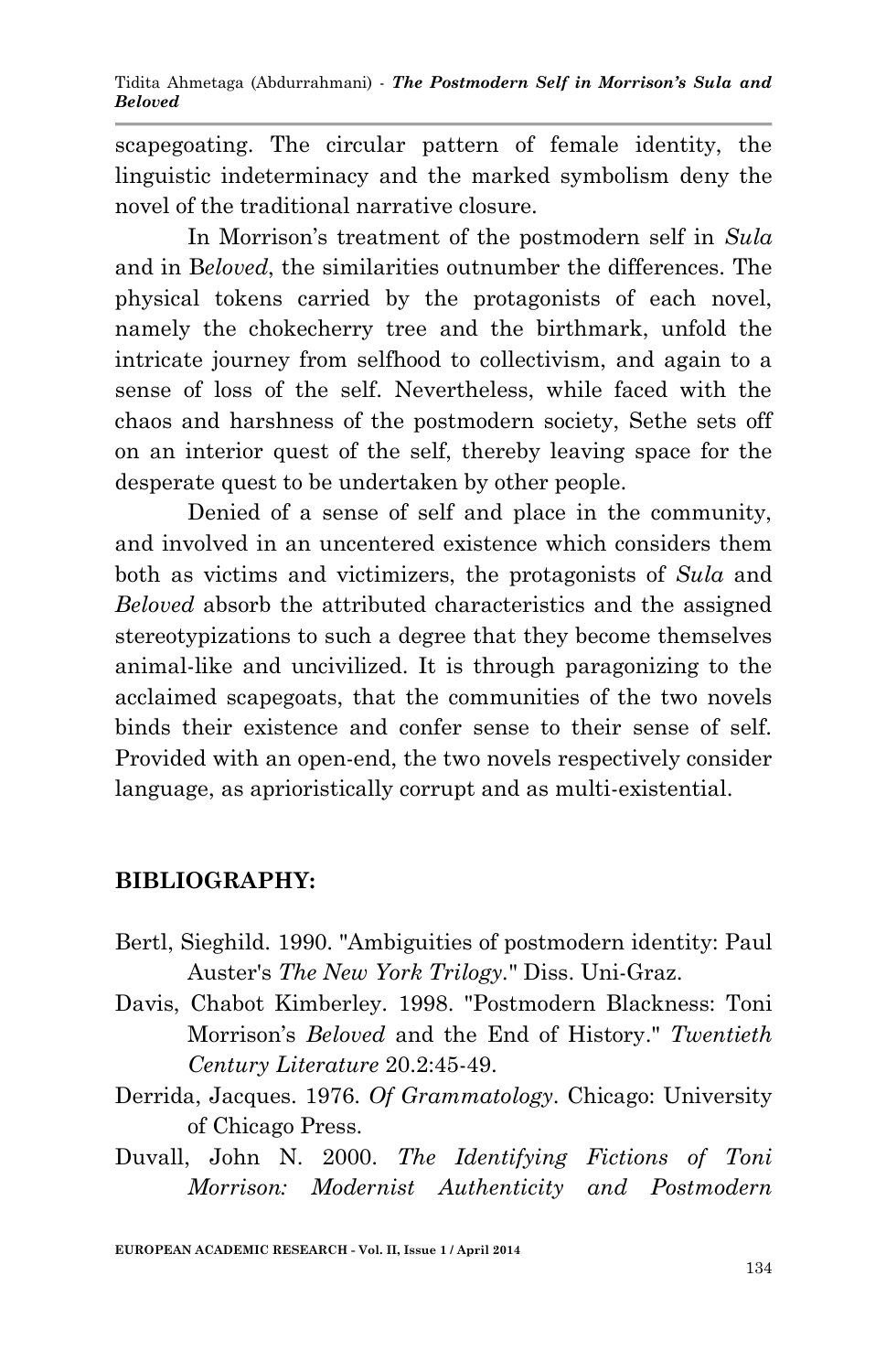*Blackness*. New York: Palgrave.

- Fuston, Jeanna. 2002. "From the Seen to the Told: The Construction of Subjectivity in Toni Morrison's *Beloved.*" *African American Review* 20.2: 10.
- Geyh, Paula*.* 1998. *Postmodern American fiction. A Norton Anthology*. New York: Norton.
- Gyetvai, Eva. 2006, Nov.20. "The figure Sula makes: The narrative technique of defragmentation." [Online] http://www.49thparallel.bham.ac.uk/back/issue17/Gyetv ai
- Holloway, Carla F.C. 1992. *Moorings and Metaphors: Figures of Culture and Gender in Black Women's Literature.* New Jersey: Rutgers, Univ. Press.
- Hooks, Bell. 1992. *Black Looks: Race and Representation*. Boston: South End Press, 79.
- James, Rosetta & Louisa S. Nye. 2006, Jan 23. "Cliffs Notes" [Online]<http://www.cliffsnotes.com/WileyCDA/LitNote/i d-44.html>.
- Jameson, Fredric. 1996. *Postmodernism; or, the Cultural Logic of Late Capitalism*. Durham, NC: Duke UP.
- Jones, M. Carolyn. 1993. "*Sul*a and *Beloved*: Images of Cain in the Novels of Toni Morrison." *African American Review* 27(4):615.
- Kenneth, J. Gergen. 1991. *The Saturated Self*. New York: Basic Books.
- Klages, Mary. 1998, Dec. 20. "Postmodernism and Gender Relations in Feminist Theory." [Online]*http://www.colorado.edu/English/courses/EN GL2012Klages/pomo.htm.l*
- Koolish, Lynda**.** 2001. "To Be Loved and Cry Shame: A Psychological Reading of Toni Morrison's *Beloved.*" *MELUS*, 26(4):136-149.
- Lee, Rachel. 1994. "Missing peace in Toni Morrison's *Sula* and *Beloved*" *African American Review* 28(4):571-583.
- Løvlie, Lars. 1992. "Postmodernism and Subjectivity." In